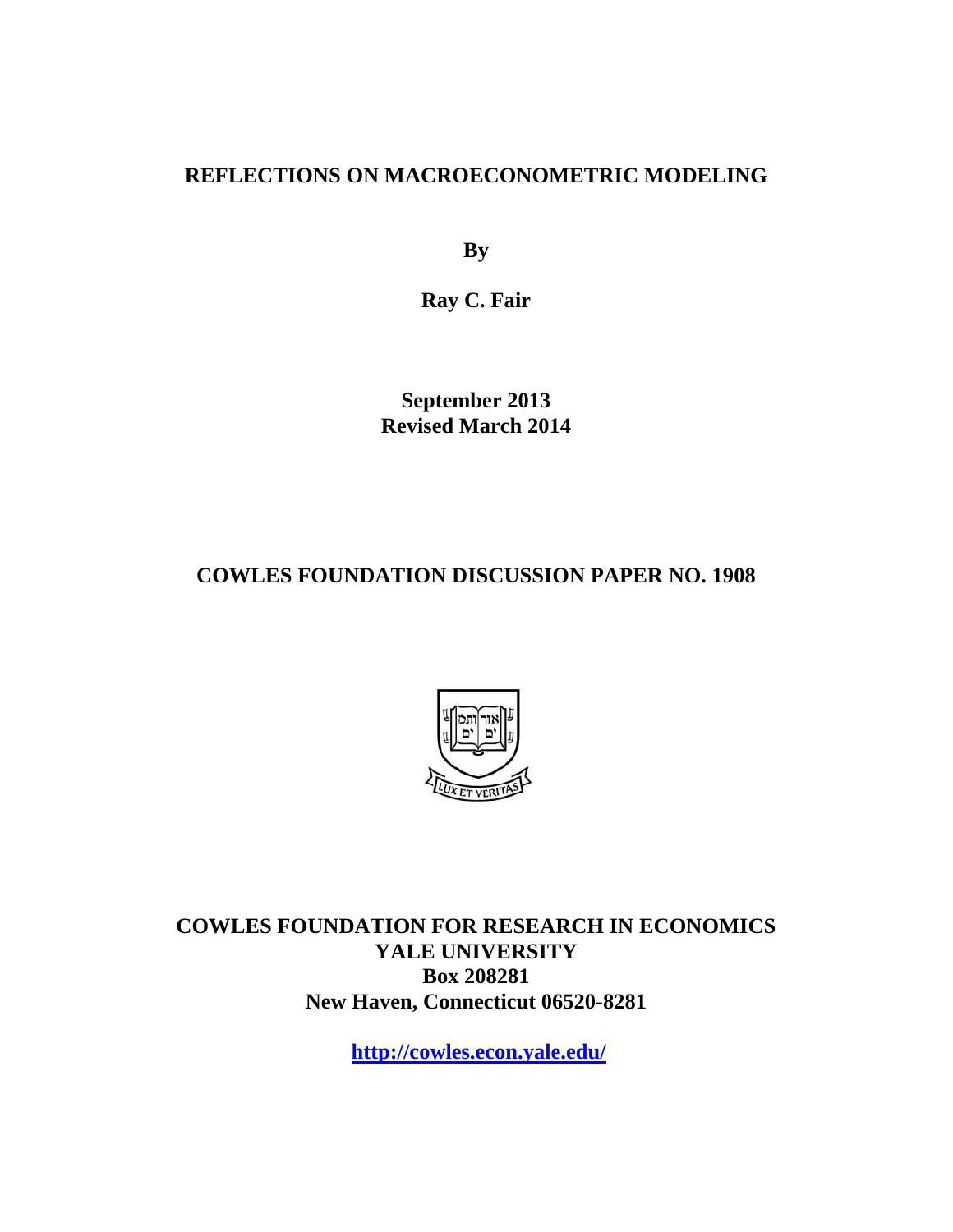# Reflections on Macroeconometric Modeling Ray C. Fair<sup>∗</sup> Revised March 2014

#### Abstract

I have been doing research in macroeconomics since the late 1960s, almost 50 years. In this paper I pause and take stock. The paper is part personal reflections on macroeconometric modeling, part a road map of the techniques of macroeconometric modeling, and part comments on what I think I have learned about how the macroeconomy works from my research in this area.

### 1 Introduction and Methodology

I have been doing research in macroeconomics since the late 1960s, almost 50 years. In this paper I pause and take stock. The paper is part personal reflections on macroeconometric modeling, part a road map of the techniques of macroeconometric modeling, and part comments on what I think I have learned about how the macroeconomy works from my research in this area.

I have gathered my research in macroeconomics in one document, *Macroeconometric Modeling, November 11, 2013* (MM), on my website. This document is background material for the present paper.  $MM$  is written using the current version of my multicountry (MC) model (November 11, 2013), where published

<sup>∗</sup>Cowles Foundation, Department of Economics, Yale University, New Haven, CT 06520-8281. Phone: 203-432-3715; e-mail: ray.fair@yale.edu; website: *fairmodel.econ.yale.edu*. I am indebted to Greg Phelan for helpful comments.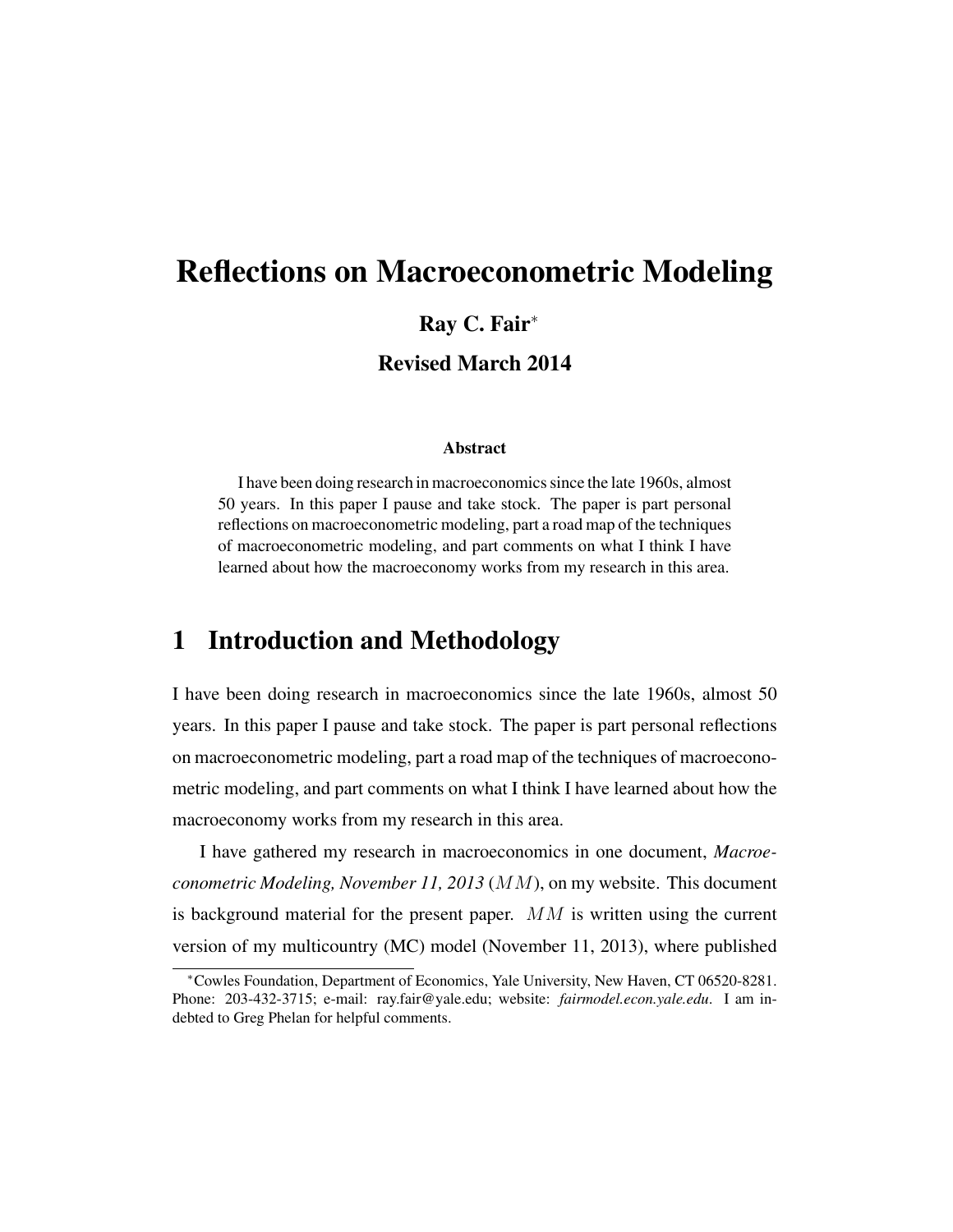results using earlier versions of the model have been updated.<sup>1</sup> The present paper contains few references; they are in  $MM$ . In a number of cases I have indicated in this paper in brackets the relevant sections in  $MM$  that contain more discussion.

It is clear that macroeconomic methodology has changed since my graduate student days. Macroeconomics began as an empirical discipline. In the early days the data were not very good, and considerable effort was needed to understand the data, both their strengths and weaknesses. The data sharply restricted what could be estimated. There was a pragmatic aspect to this research. The aim was to estimate aggregate relationships and possibly use these estimated relationships to predict the future course of the economy. This research was not always elegant, did not always use consistent estimation techniques, sometimes overreached, possibly at times confused correlation with causation, and possibly data mined. But there was a serious attempt to explain the data, to estimate structural equations that fit well.

The specification of the structural equations to be estimated was constrained by economic theory, but fairly loosely. There was much back and forth movement between empirical results and theory. If something didn't work that seemed theoretically plausible, something else was tried. Lagged dependent variables were used freely, and they generally greatly improved the fit of the equations. The use of lagged dependent variables could be justified either as picking up partial adjustment effects or as reflecting adaptive expectations, and there was usually little attempt to distinguish between the two reasons. This style of research is sometimes called the "Cowles Commission" (CC) approach. [1.1] Although it was used by the Cowles Commission beginning in the 1950s, it goes back further. An important

<sup>&</sup>lt;sup>1</sup>Users can work with the MC model on line or can download the model and related software to work with it on their own computer. If the model is downloaded, it can be modified and reestimated. Many of the results in  $MM$  can be duplicated on line.  $MM$  contains a complete documentation and listing of the model.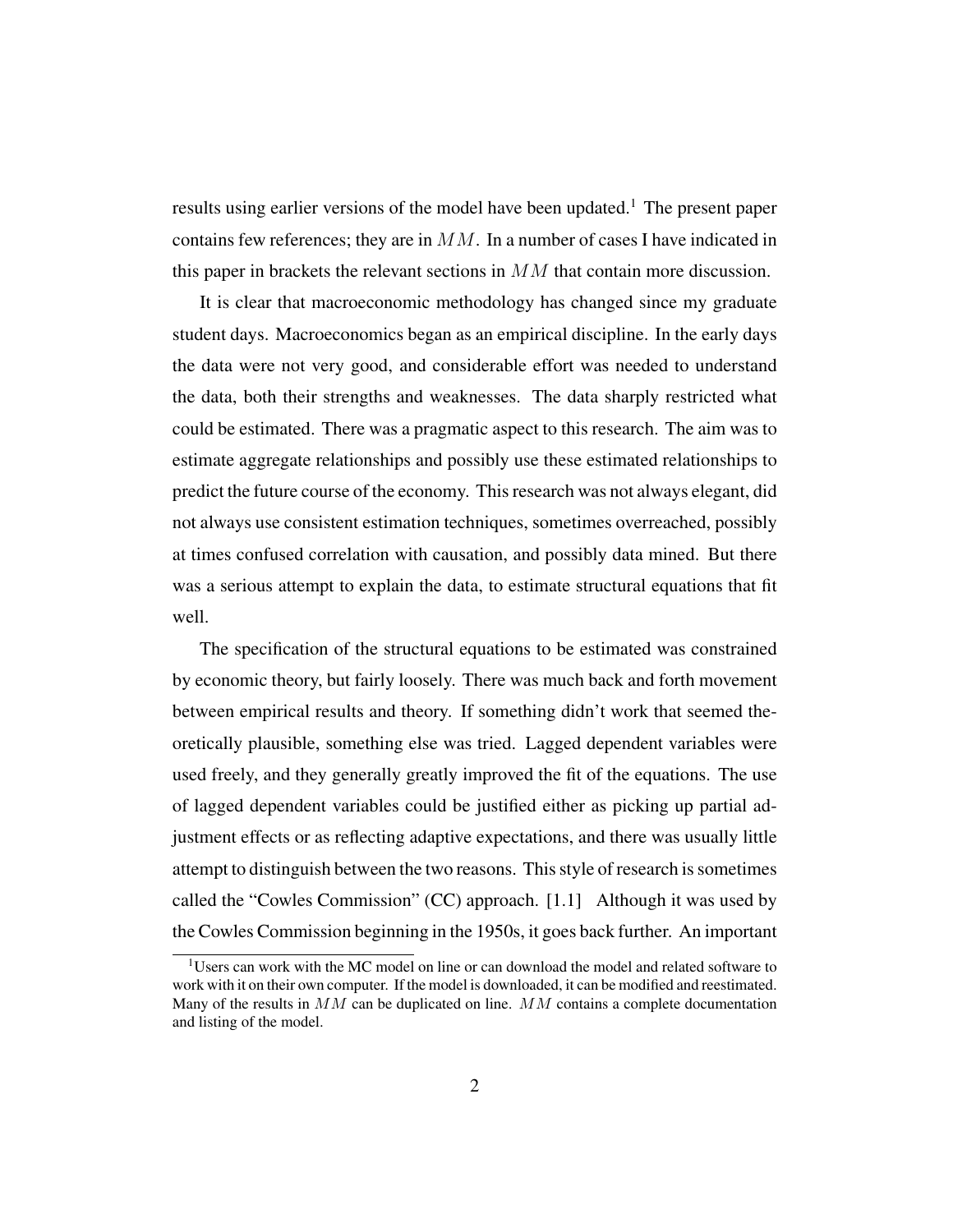early example is the work of Tinbergen (1939). Here are two quotes from Tinbergen (1939) that give a flavor of the approach. The first concerns the choice of lags in an estimated equation, and the second concerns the macroeconomic nature of the analysis.

The method essentially starts with *a priori* considerations about what explanatory variables are to be included. This choice must be based on economic theory or common sense. If *a priori* knowledge regarding the lags to be taken is available, these may be specified also. In many cases, for example, reactions are so quick that only lags of zero length are acceptable. If no such *a priori* knowledge is available, lags may be tried according to the same principle as coefficients—i.e., by finding what lags give the highest correlation. (p. 10)

It goes without saying that any regression coefficient found for a market or a group of markets represents only an average for all individuals included, and cannot be applied to problems concerning one individual. (p. 12)

There was what one might consider a general equilibrium feature to this research. Given that the aim was to explain and possibly predict the macroeconomy, many important variables had to be explained. On the aggregate demand side, for example, there are various categories of consumption and of investment, as well as imports, exports, and government spending. Government spending variables and tax rates were usually taken to be exogenous, and exports many times were, but the general aim was not to take as exogenous some variable that seemed clearly endogenous. This obviously led to large models. Disaggregation was also taken seriously. If, for example, expenditures on consumer services behaves differently than expenditures on consumer durables, which is obvious from both theory and the data, separate equations would need to be estimated and generally were. Also, housing investment, plant and equipment investment, an inventory investment behave much differently, and separate equations were generally estimated for each.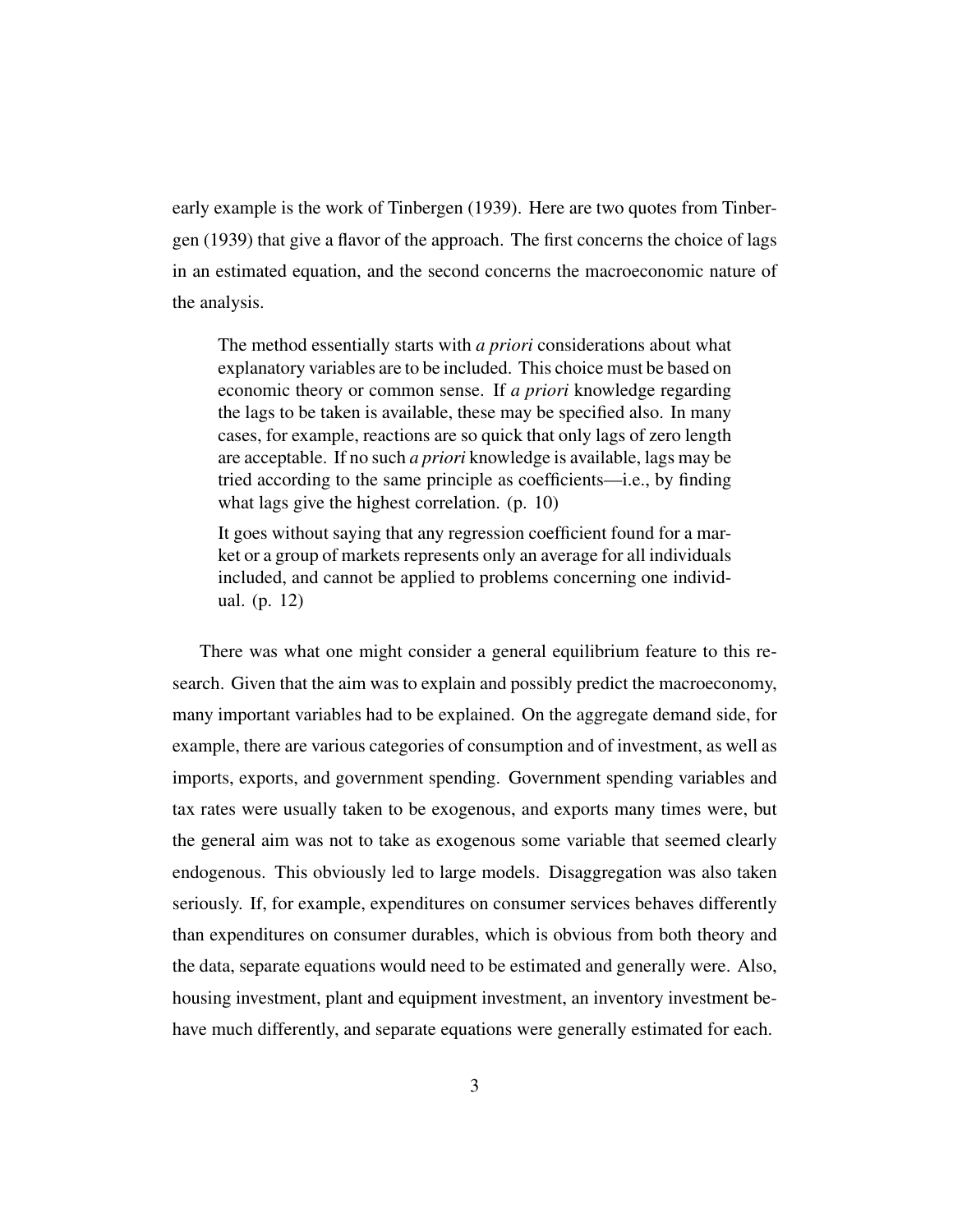Fast forward to the present. Macroeconomic methodology has changed. Theoretical constraints now play a much bigger role, and testing is now different. The models of choice are dynamic stochastic general equilibrium (DSGE) models. Rational expectations are almost always assumed, and explicit maximization problems are postulated. The nature of these models is such that it is hard to make them large, and there is much less disaggregation than existed in models specified using the CC approach. Although the word "general" is in the title of DSGE models, the models are not very general. At a minimum using the CC approach for the United States, consumption would be disaggregated into three categories and investment into three. Government would be disaggregated into federal and state and local. Exports and imports would be in the model. And there would be a number of explanatory stock variables in the equations (stocks of consumer durables, housing, plant and equipment, inventories, and financial wealth). This is a much richer menu than exists in a typical DSGE model.

The care with which the earlier macro dealt with data has not carried over to the newer macro. Consider a recent paper by Del Negro, Giannoni, and Schorfheide (2013), which uses a DSGE model. The model uses quarterly data on nine variables: output growth, consumption growth, investment growth, real wage growth, hours, inflation, the federal funds rate, the spread between the BAA corporate rate and the 10-year Treasury bond rate, and a 10-year average CPI inflation forecast. The construction of the first six of these variables follows that used in Smets and Wouters (2007), a widely cited paper in the field. Some of this construction, however, is problematic.

First, real consumption is taken to be nominal consumption divided by the GDP deflator, and real investment is taken to be nominal investment divided by the GDP deflator. The relative prices of consumption and investment change over time, and so real consumption and real investment in the model are not the same as in the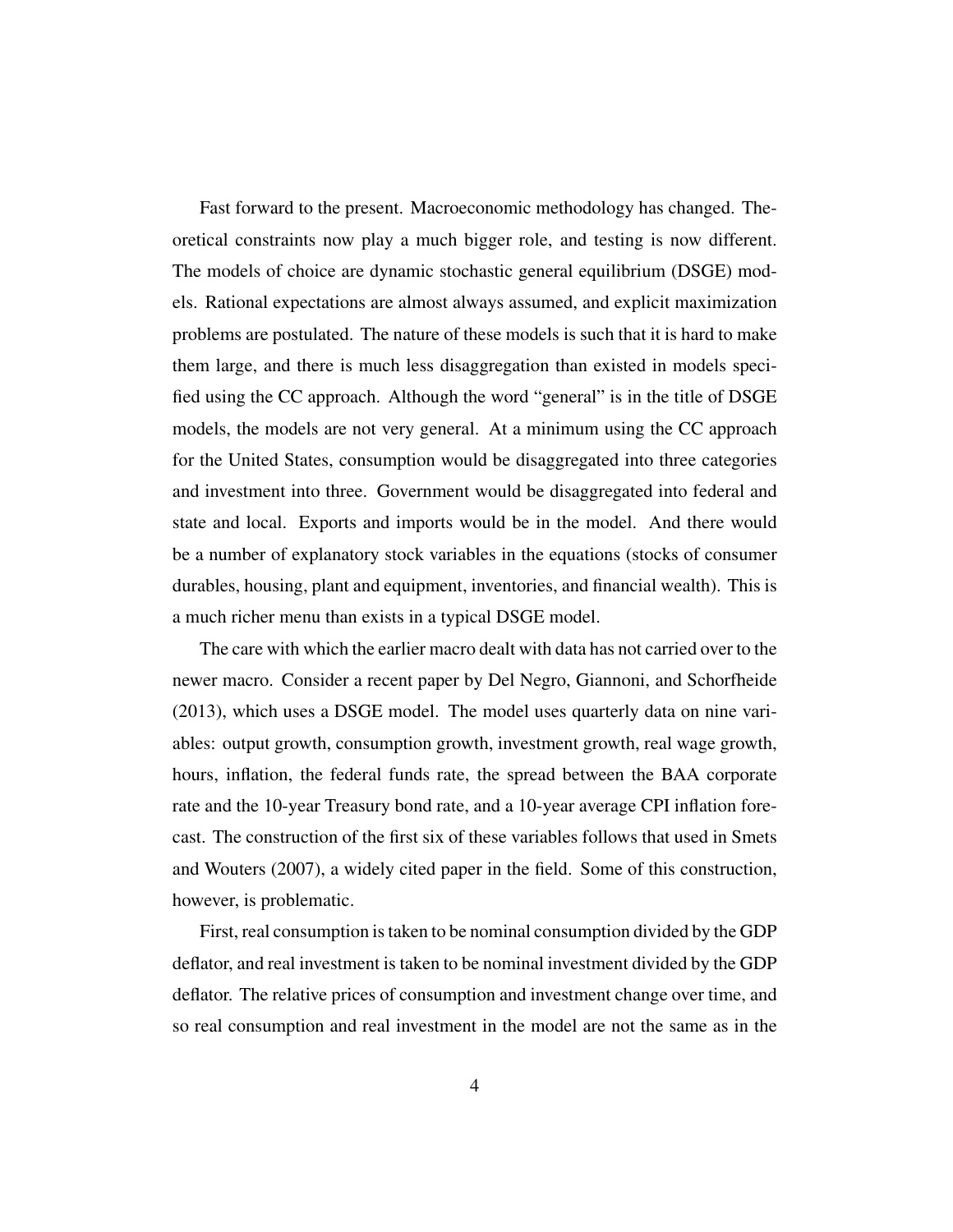National Income and Product Accounts. The best estimates of real consumption and real investment are not being used, and the differences between the constructed values and the actual values can be quite large. Second, hours worked is taken to be average weekly hours of all persons in the nonfarm business sector times total civilian employment. This implicitly assumes that government workers have the same average weekly hours as workers in the nonfarm business sector, which is not the case. But more important, civilian employment from the household survey is used instead of jobs from the establishment survey. Some people have two jobs, and so civilian employment underestimates the number of jobs in the economy. This is not just a level difference because the number of people with two jobs is a cyclical variable. (In the MC model an equation is estimated explaining this difference.) So in this model, as well as in the Smets and Wouters (2007) model, consumption growth, investment growth, and hours vary for reasons that have nothing to do with the theory in the model. The correct data are not being used.

There are other recent papers that treat the data in a similar fashion. Schmitt-Grohe and Uribe (2012) deflate nominal nondurable plus service consumption by the GDP deflator and non residential plus residential fixed investment by the GDP deflator. They also deflate nominal government consumption plus gross investment by the GDP deflator. Corsetti, Meier, and Müller (2012) deflate nominal nondurable plus service consumption by the GDP deflator, nominal private investment plus durable goods consumption by the GDP deflator, and nominal government consumption plus gross investment by the GDP deflator. Bils, Klenow, and Malin (2012) (Web appendix) are more careful regarding the deflators used, but they don't handle the issue of establishment versus household data correctly in the construction of their hours variable.

What is remarkable about the macro profession at the moment is that business economists, who generally don't have the prestige of academic economists, would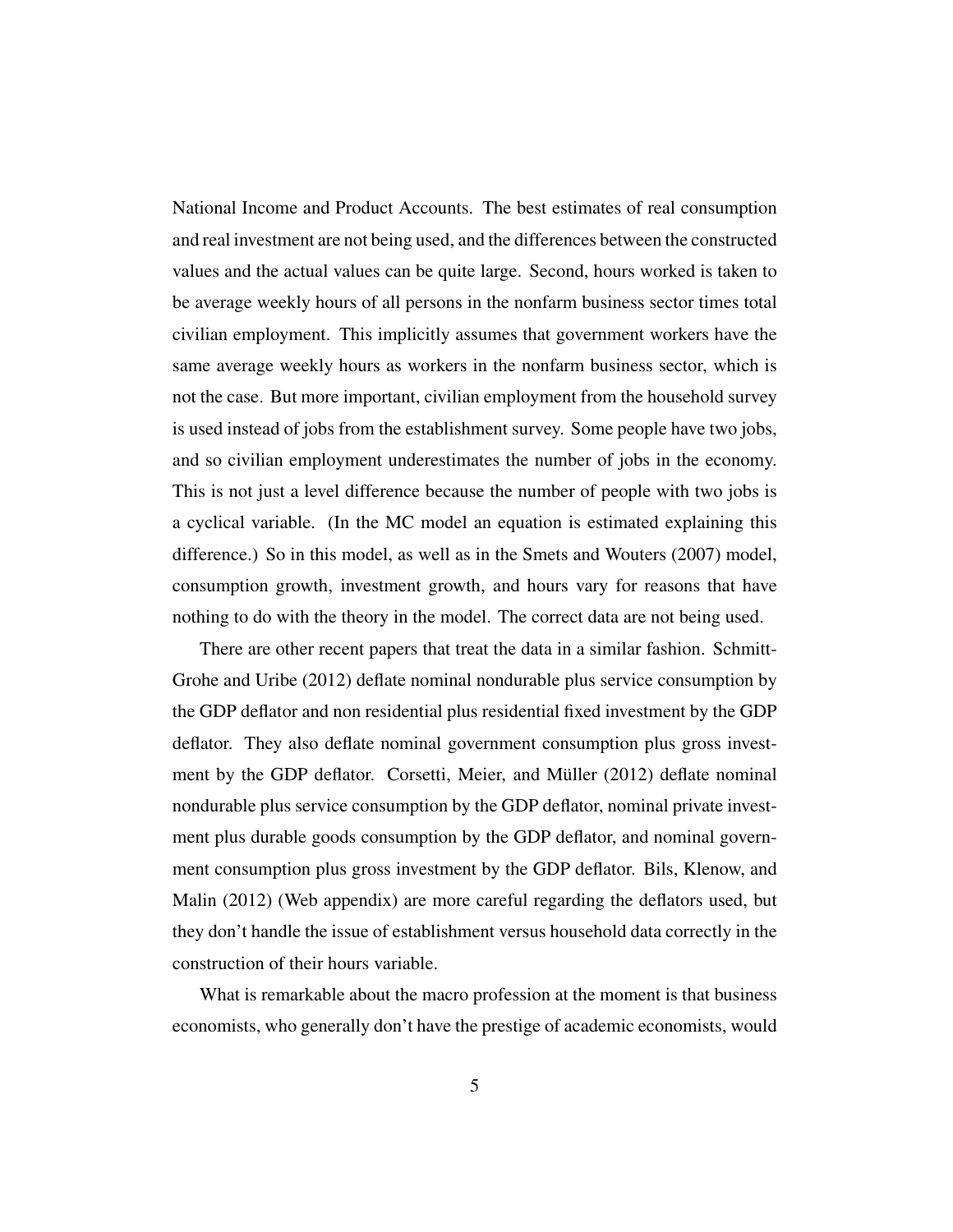never be caught confusing household survey data with establishment survey data (or using the wrong deflators). On the Friday morning of each month in which the two surveys are simultaneously released, business economists are glued to their computers waiting for the announcements. The data from both surveys are analyzed immediately.

Another important difference between the two macros is how models are tested. Gone is equation-by-equation estimation, where for a given equation the left hand side variable is an endogenous macroeconomic variable and the right hand side variables are variables that theory suggests should affect the left hand side variable. Instead, the entire model is estimated and tested as a unit. Sometimes parameters are calibrated and sometimes estimated by likelihood or Bayesian techniques. The testing criterion is usually how well the predictions and properties of the model match various moments and various impulse responses derived from estimated VAR models. The aim is to see if the theoretical restrictions of the model account for various features of the data. An influential early paper in this area is Rotemberg and Woodford (1998). The last sentence in this paper is an interesting contrast to the above quotes of Tinbergen:

Our main hope with this paper is precisely to shift the debate over optimal monetary policy so that it will involve different optimizing models, all of which fit the data reasonably well, instead of involving equations which fit well by construction but which have only a tenuous connection to explicit behavioral hypotheses at the microeconomic level.

I have labelled this new macro "macro 2," in contract to the old macro, "macro 1." [1.2] These two macros are so different that they are essentially different fields. Macro 1 is taught at the introductory level and is used by business economists. Macro 2 dominates research published in professional journals and research done at many central banks. People have strong views about macro 1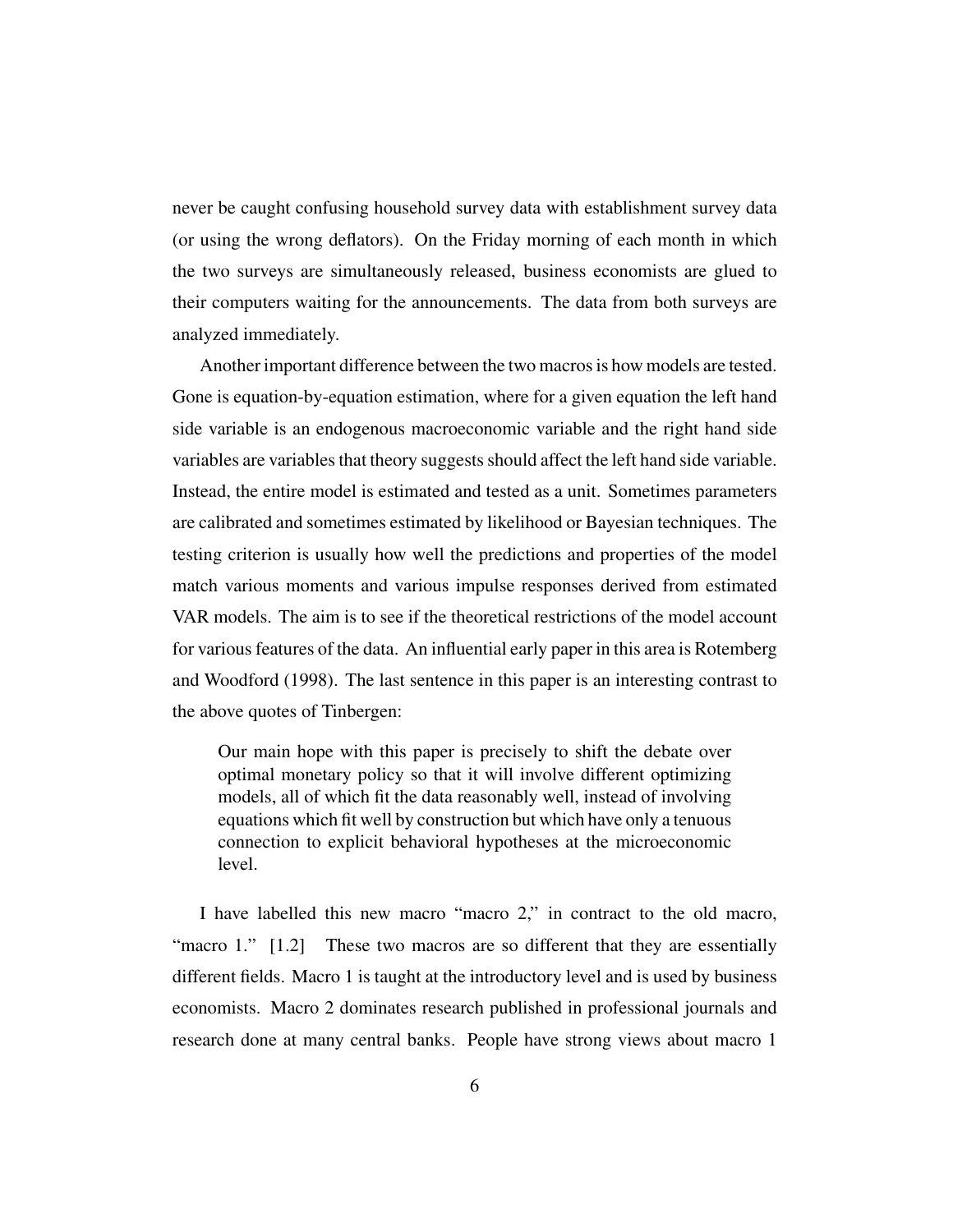versus macro 2. Many in macro 2 feel that macro 1 has been completely replaced by better theory and better techniques. The CC approach is considered ad hoc. On the other hand, some feel that the methodology of macro 2 is so ludicrous that essentially nothing useful has been learned from it, that it has led to a dark age of macro research. And others think that macro overall is so screwed up that it is not worthwhile following and have gone on to other fields.

I am of the dark-age view, but this paper is not a critical review of macro 2. It is instead an attempt to accent the positive aspects of macro 1. The themes are 1) there is much theory behind macro 1, 2) many features of the economy can be analyzed in one model—there is no limit on size and detail, and 3) computer speeds are such that there is essentially no limit on the degree to which macro 1 models can be analyzed and tested. In addition, as noted above, I discuss what I think I have learned about the macroeconomy from working with a macro 1 model. This discussion shows the detailed issues that can be analyzed in macro 1, many of which are not feasible in macro 2.

### 2 The General Model

It will be useful to center the discussion around a general model. The model is dynamic, nonlinear, and simultaneous. The non rational expectations version is:

$$
f_i(y_t, y_{t-1}, \dots, y_{t-p}, x_t, \alpha_i) = u_{it}, \quad i = 1, \dots, n, \quad t = 1, \dots, T,
$$
 (1)

where  $y_t$  is an *n*-dimensional vector of endogenous variables,  $x_t$  is a vector of exogenous variables, and  $\alpha_i$  is a vector of coefficients. The first m equations are assumed to be stochastic, with the remaining equations identities. The vector of error terms,  $u_t = (u_{1t}, \dots, u_{mt})'$ , is assumed to be *iid*. The function  $f_i$  may be nonlinear in variables and coefficients.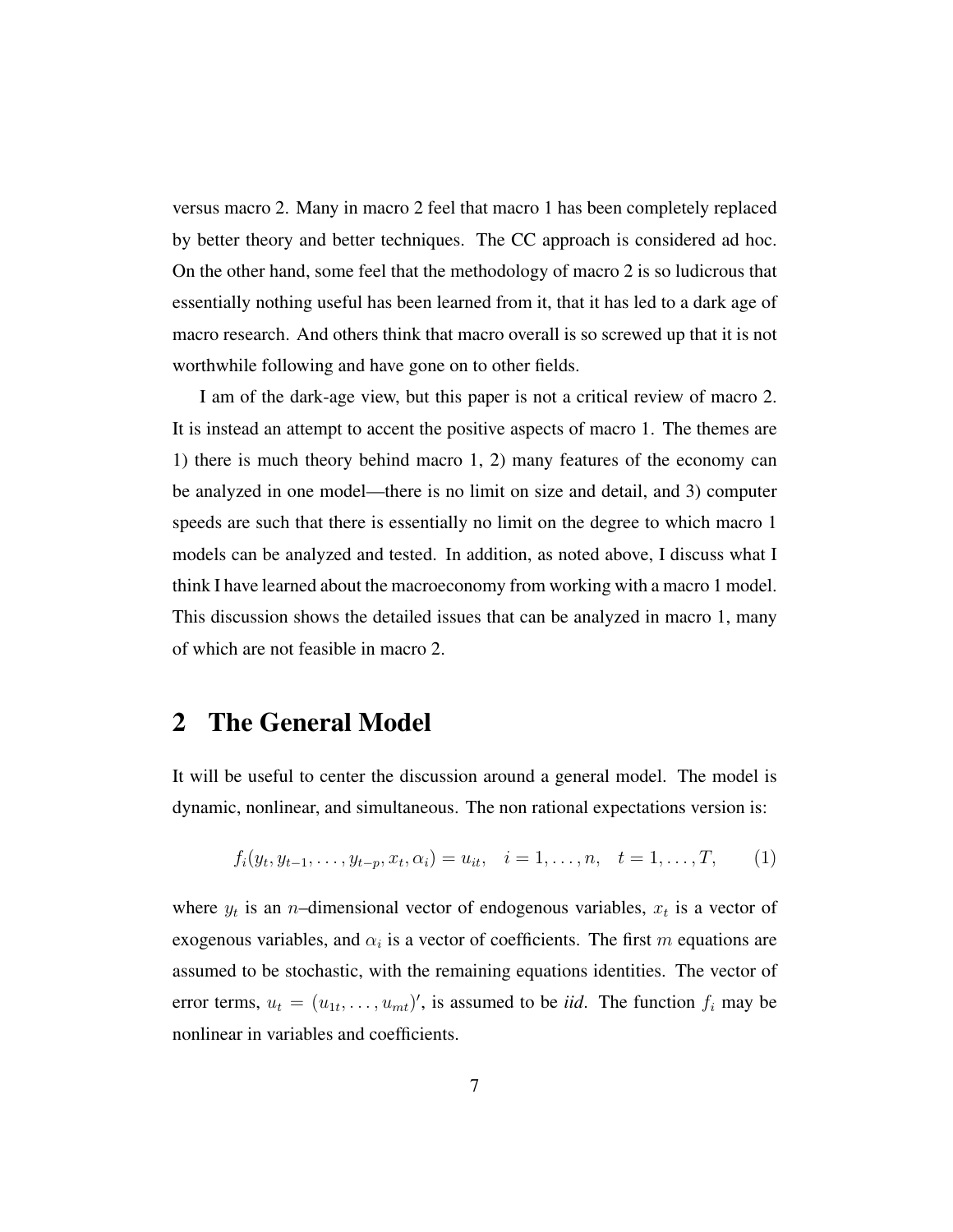This specification is fairly general. It includes as a special case the VAR model. It also incorporates autoregressive errors. If the original error term in equation  $i$ follows a *r*th order autoregressive process, say  $w_{it} = \rho_{1i} w_{it-1} + \ldots + \rho_{ri} w_{it-r} + u_{it}$ , then equation  $i$  in the model in (1) can be assumed to have been transformed into one with  $u_{it}$  on the right hand side. The autoregressive coefficients  $\rho_{1i}, \dots, \rho_{ri}$  are incorporated into the  $\alpha_i$  coefficient vector, and additional lagged variable values are introduced. This transformation makes the equation nonlinear in coefficients if it were not otherwise, but this adds no further complications because the model is already allowed to be nonlinear. The assumption that  $u_t$  is *iid* is thus not as restrictive as it would be if the model were required to be linear in coefficients.

The rational expectations (RE) version is

$$
f_i(y_t, y_{t-1}, \dots, y_{t-p}, E_{t-1}y_t, E_{t-1}y_{t+1}, \dots, E_{t-1}y_{t+h}, x_t, \alpha_i) = u_{it}
$$
  
\n
$$
i = 1, \dots, n, \quad t = 1, \dots, T,
$$
\n(2)

where  $E_{t-1}$  is the conditional expectations operator based on the model and on information through period  $t - 1$ . The function  $f_i$  may be nonlinear in variables, parameters, and expectations. Although in this version of the model expectations are rational in the sense of being model consistent, the model is not a DSGE model. It is still in the CC tradition of postulating aggregate equations to estimate. The following discussion will focus on the non RE version (1). Comments will be added about the RE version when appropriate.

The MC model, mentioned above, is an example of the model in (1), and it will be used as a reference in some of the following discussion. There are 39 countries in the MC model for which stochastic equations are estimated. There are 25 stochastic equations for the United States and up to 13 each for the other countries. The total number of stochastic equations is 310, and the total number of estimated coefficients is about 1,300. In addition, there are 1,379 bilateral trade share equations estimated, so the total number of stochastic equations is 1,689.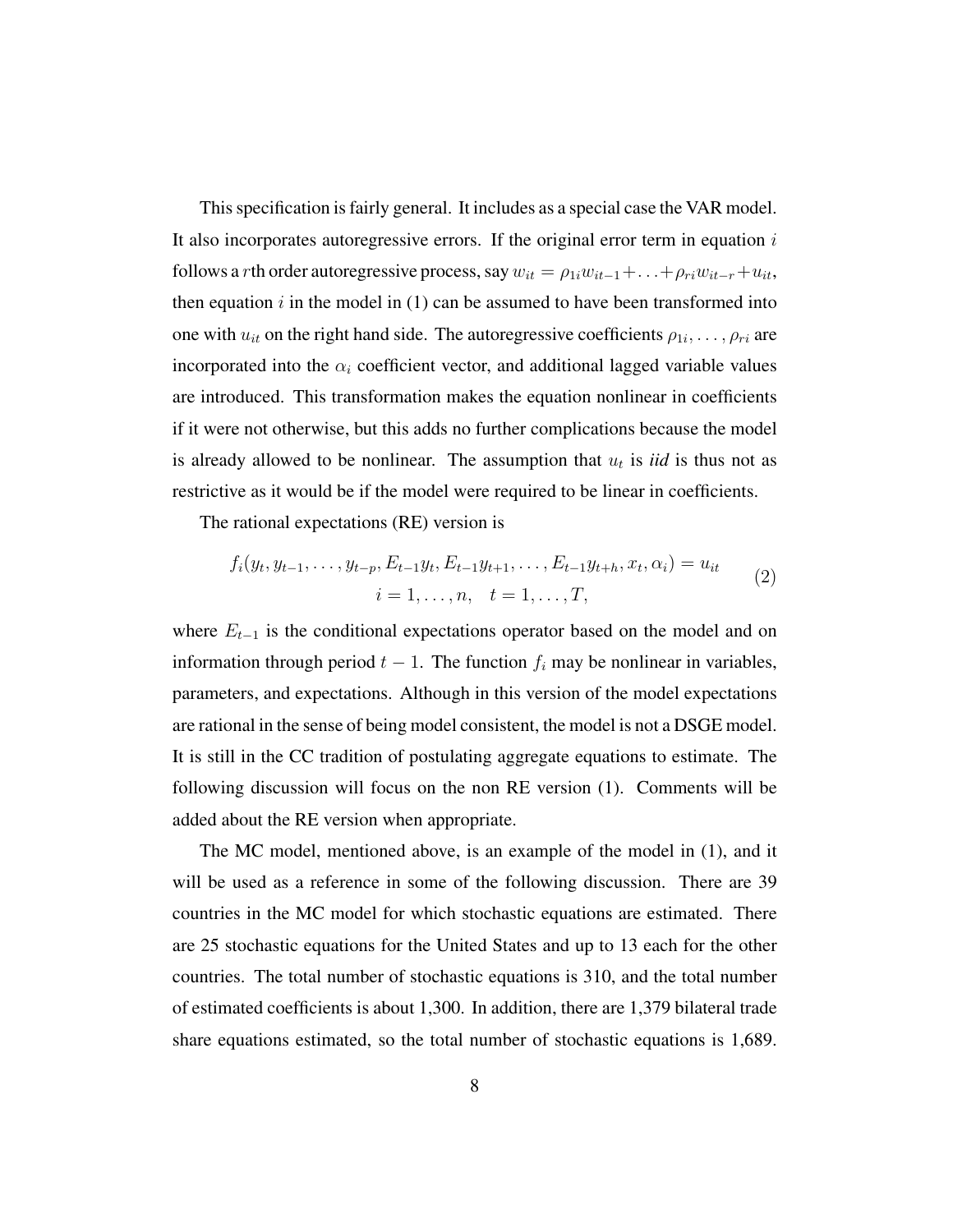The total number of endogenous and exogenous variables, not counting various transformations of the variables and the trade share variables, is about 2,000. Trade share data were collected for 59 countries, and so the trade share matrix is  $59 \times 59$ .

The estimation periods begin in 1954 for the United States and as soon after 1960 as data permit for the other countries. Data permitting, they end as late as 2013:3. The estimation technique is 2SLS except when there are too few observations to make the technique practical, where ordinary least squares is used. The estimation accounts for possible serial correlation of the error terms. When there is serial correlation, the serial correlation coefficients are estimated along with the structural coefficients. For each estimated equation there are estimated residuals over the estimation period.  $\hat{u}_t$  will be used to denote the 1689-dimension vector of the estimated residuals for quarter  $t$ .

### 3 Theory

As noted above, the CC approach uses theory to decide the left hand side and right hand side variables in each equation  $i$  in (1). This is clear from the first Tinbergen quote. Theory is taken seriously, and the CC approach is not ad hoc in this sense. As the second quote from Tinbergen suggests, however, the equations are not meant to pertain to one individual. Macroeconomic variables are aggregations of huge numbers of micro variables, and the estimated equations are reflecting average behavior. They are aggregate approximations, if you will. What makes macro 2 seem so loony to some is the precision with which it thinks that aggregate variables can be applied to specific maximization problems and with the use of the assumption of rational expectations for the expectations of these variables.

The theory of household and firm maximization is used to guide the specification of the equations in the MC model. [3.2, 3.3] The equations are taken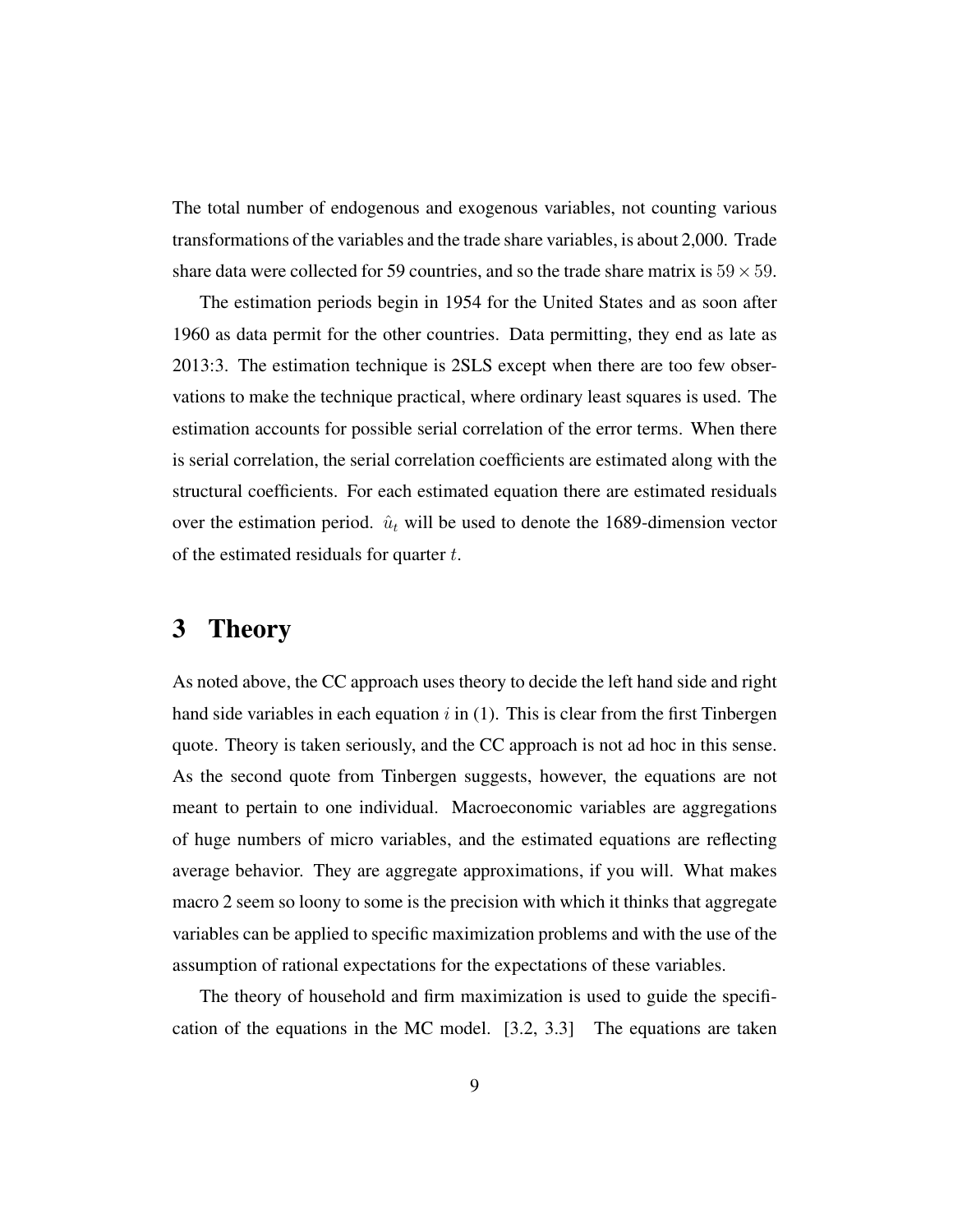to be approximations of aggregate decision equations. The theory leads to many exclusion restrictions in each equation, and so lack of identification is rarely an issue.

### 4 Techniques

### Estimation and Solution

There are typically endogenous right hand side variables in the equations in (1), where ordinary least squares (OLS) gives inconsistent estimates. Macro 1 has not always been careful in using consistent estimation techniques, and OLS has often been used. It is now, however, computationally easy to obtain consistent estimates even for large nonlinear models. The most straightforward technique is two-stage least squares (2SLS), but also available are two-stage least absolute deviations, three-stage least squares, and full information maximum likelihood. [2.3, 2.4] The same techniques are also available for the RE version, although more computational work is involved. [2.12.1, 2.12.3]

Once all the  $\alpha_i$  coefficients have been estimated in (1), the model can be solved. There are good numerical algorithms for doing this, the main one being Gauss-Seidel. [2.5] A typical solution uses actual values of the exogenous variables, actual values of the initial conditions up to the beginning of the solution period, and zero values for the error terms. A dynamic simulation is one in which the solution values of the endogenous variables are carried along from period to period as values of the lagged endogenous variables.

What is now easy to do, which was not the case at the beginning of macro 1, is stochastic simulation and bootstrapping (which are essentially the same thing in the present context). [2.6, 2.7] Consider the MC model. Available after estimation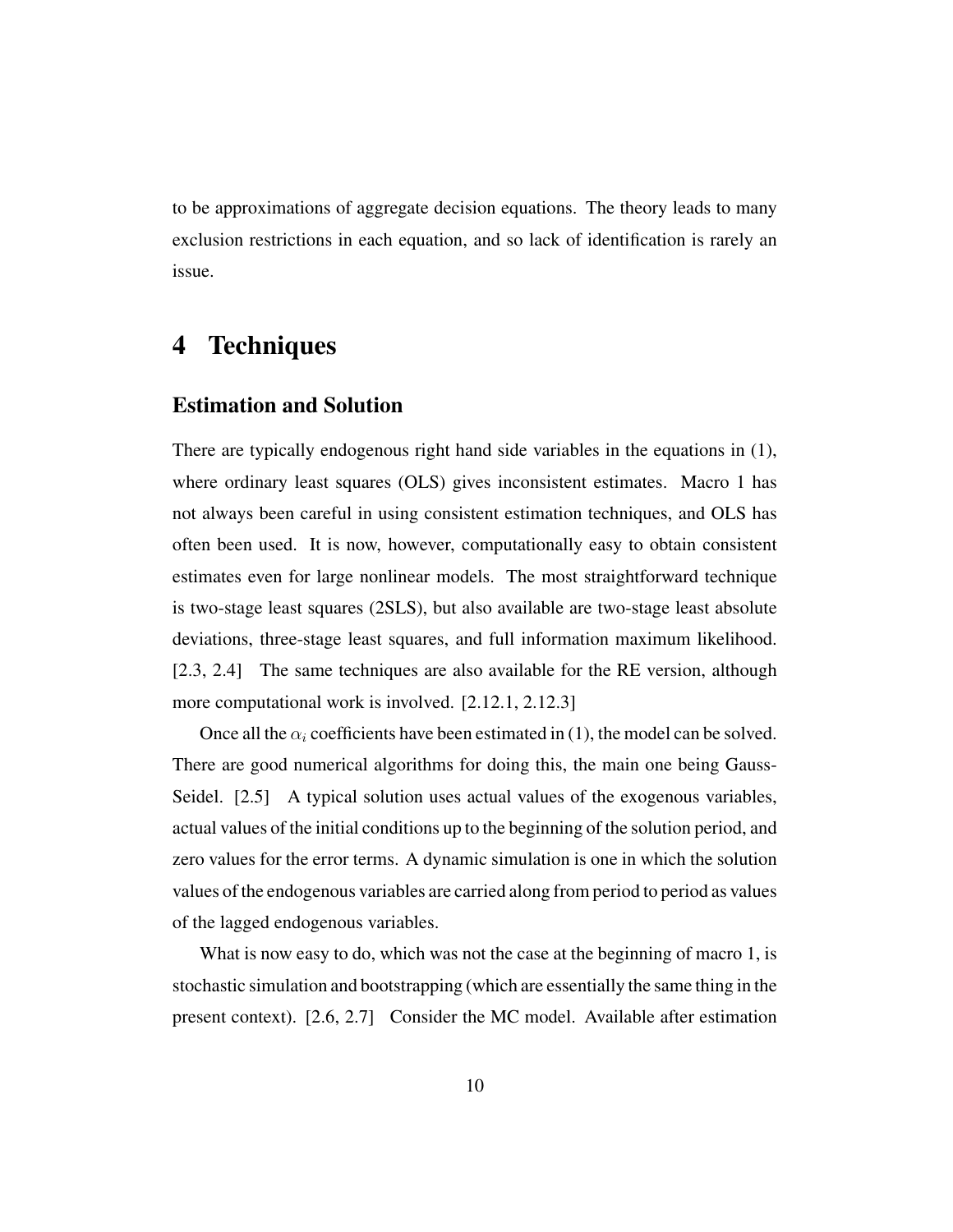is  $\hat{u}_t$ , the 1689-dimension vector of the estimated residuals for each quarter t. Most of the estimation periods have the 1972:1–2007:4 period—144 quarters– in common, and consider this period to be the "base" period. These 144 observations on  $\hat{u}_t$  can be used for error draws when solving the model. The solution is the same as described above except that the error draws are used instead of zero as the values of the error terms. If the model is solved, say, 1000 times for different error draws, 1000 solution values of each endogenous variable are available, from which measures of variability can be computed. These measures are consistent with historic variability since  $\hat{u}_t$  contains historically estimated residuals. Also, since the structural coefficients in an equation and any autoregressive coefficients are jointly estimated (by 2SLS for the MC model), the  $\hat{u}_t$  error terms, which are after adjustment for the autoregressive coefficients, can be taken to be *iid* for purposes of the draws. The ease of doing stochastic simulation and bootstrapping opens up many interesting tests and analyzes. [3.9, 3.10]

Solution and stochastic simulation is feasible for the RE version, but considerably more computation is needed. [2.12.2, 2.12.4] One has to iterate over solution *paths* to obtain expectations that are consistent with the solution values of the model.

### Testing

Statistical testing has been an important part of the CC approach from the beginning. Statistical tests, for example, are widely used in Tinbergen (1939). A key question, of course, is whether the chosen right hand side variables are statistically significant, and the t-test is widely used. After an equation is estimated, one can add other variables, like extra lags or a time trend, to the equation to see if they are significant.  $\chi^2$  tests are often used. There are also various stability tests—testing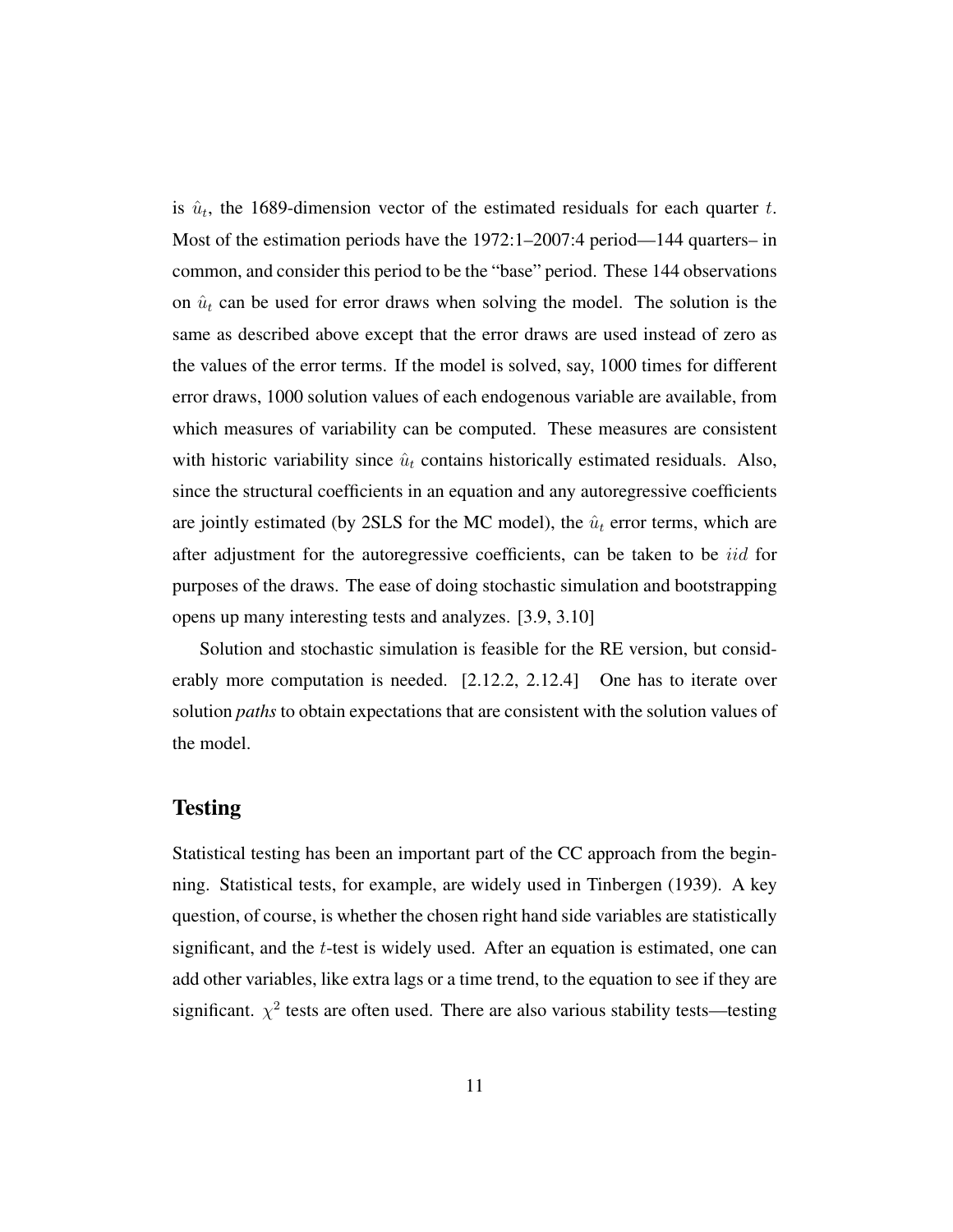the hypothesis that  $\alpha_i$  is constant over time. For the 2SLS technique, there is the standard test of overidentifying restrictions. The rational expectations assumption can be tested by adding variables *led* one or more periods to the equation and using a consistent estimation technique. Testing equation by equation has always been an important feature of the methodology. [2.8]

There are a number of techniques for testing complete models. [2.9.1] Stochastic simulation has greatly opened up the types of tests that can be performed. One can compare the variances of one model to those of another, or simply compare the root mean squared errors of one model to those of another. These comparisons, however, are not always straightforward. Models may differ in the number and types of variables that are taken to be exogenous, and this can be problematic. The possibility of data mining is also an issue. Data mining may hide the misspecification of a model. One should compare only outside-sample predictions, but this is not always feasible. Another way to compare models is to examine the information content of their forecasts using encompassing tests. [2.9.2]

Stochastic simulation can be used to separate the total variance of a forecast error into that due to the uncertainty of the additive error terms, the uncertainty of the coefficient estimates, the uncertainty of the exogenous variables, and the uncertainty from the possible misspecification of the model. [3.10] A common result that emerges from this kind of exercise is that the additive error terms contribute much more to the overall variance than do the coefficient estimates.

### Optimal Control

It is now feasible to solve optimal control problems for large nonlinear models, even models with rational expectations. [2.10, 2.12.5, 2.12.6] The assumption of certainty equivalence is usually used for these problems, which appears to be a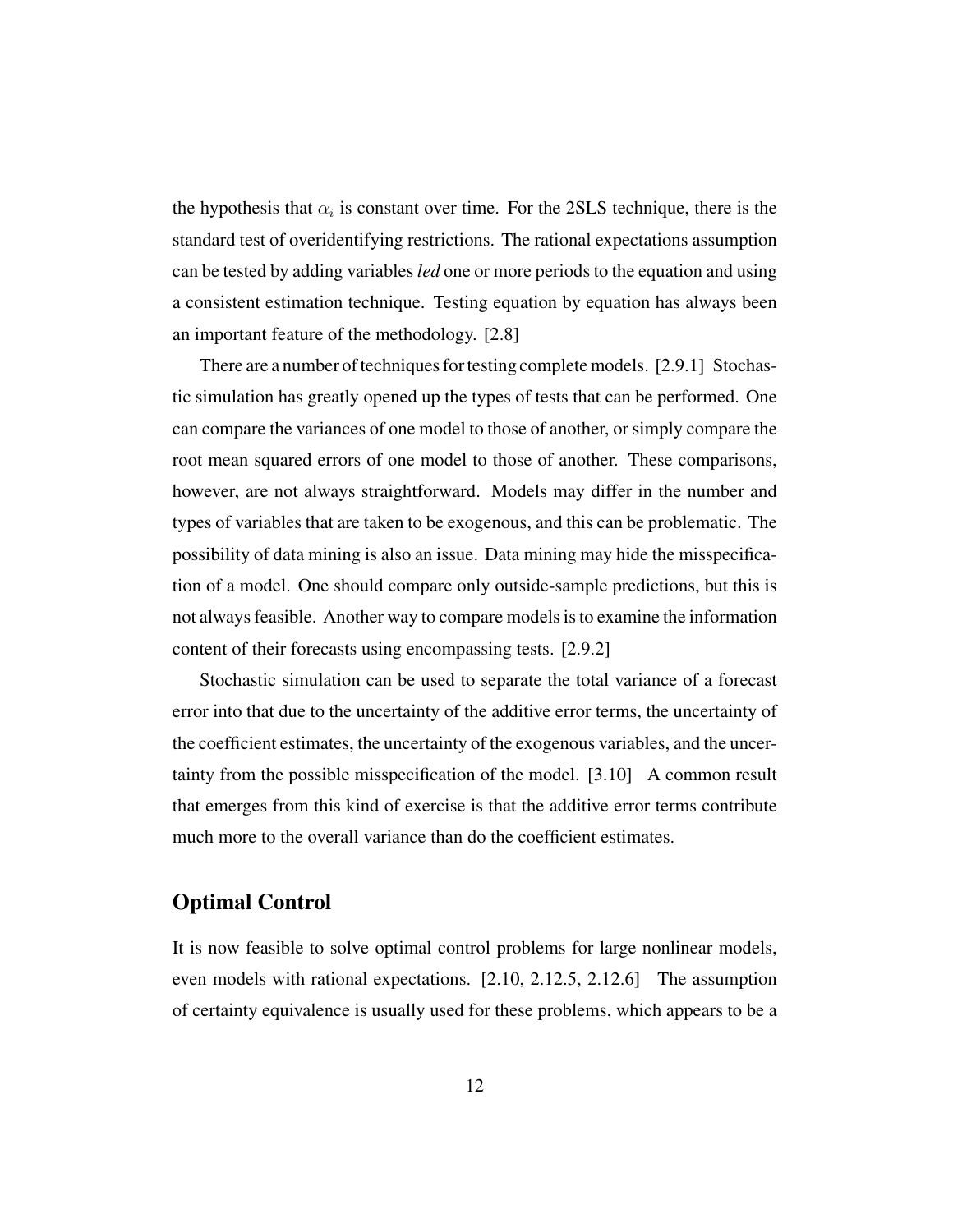good approximation. [2.11] Given model (1), given an assumption about future values of the error terms, given a welfare function, and given a control variable or set of variables, the welfare function can maximized subject to the model. Once the problem is solved for the horizon of interest, the values of the control variables for the first period can be implemented. Then after the first period has passed and the actual values for it are known, the control problem can be solved again beginning in period 2. After this solution, the values of the control variables for the second period can be implemented, and so on. With reoptimization each period, only the first-period values are ever implemented.

Conclusions reached using optimal control analysis are usually heavily dependent on the choice of the welfare function, and so to some extent they are less informative that one might at first think. It is also difficult to know what to assume the policy makers know when they are solving the control problems.

This optimal control setup is different from that used in macro 2, even if the model considered here is the RE version. Say that the policymaker is the Fed, the control variable is the short term interest rate, and the model is the RE version. In this case the equations would be estimated by a consistent estimation technique, say a modification of 2SLS to take account of the led values, a welfare function would be postulated, and the optimal values of the interest rate would be computed, given the model and an assumption about the error terms. The optimization is subject to the requirement that the expectations be model consistent (which requires in this case iterating over solution paths). The Fed in maximizing the welfare function knows how the expectations are formed. It knows, for example, that a change in the current value of the interest rate will affect expectations of future endogenousvariable values (and thus current-period solution values). This is not the macro 2 setup because the equations in the RE version are not derived from the solution of a specific optimization problem. The RE version is in the CC tradition, where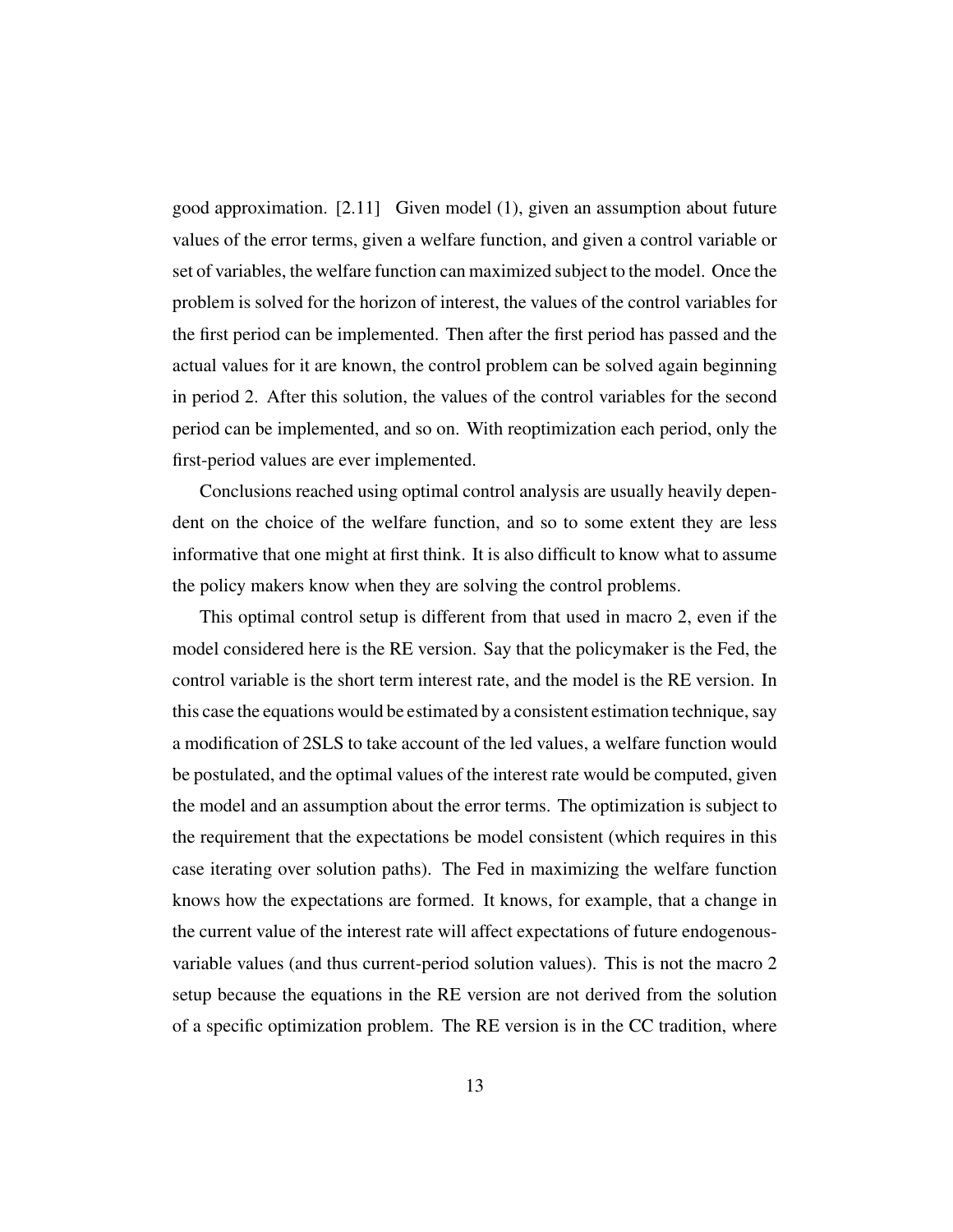theory is used only to pick the left hand side and right hand side variables. The RE assumption merely leads to the use of a different estimation technique than otherwise and to the requirement that in the solution of the overall model the expectations be model consistent.

## 5 Estimation Results from the MC Model

Much can be learned about the economy using the CC approach from simply the equation by equation estimates. In this section I will highlight what I think is the case from my estimation of the MC model.

### Age Distribution Effects

It appears possible in U.S. consumption equations to pick up age distribution effects. The U.S. age distribution has large fluctuations over time, and one might expect that aggregate consumption would, other things being equal, be affected by the distribution. For example, the standard life cycle model would suggest this. The estimates suggest that this is true. [3.6.2, 3.6.3] It is difficult in DSGE models to account for age distribution effects because of the focus on representative agents.

### Testing Rational Expectations

As noted in Section 4, the assumption that expectations are rational can be tested by adding led values to an equation and testing for their significance. This assumption is generally rejected for the equations of the MC model. Very few of the led values are significant. [3.6.11, 3.7.3]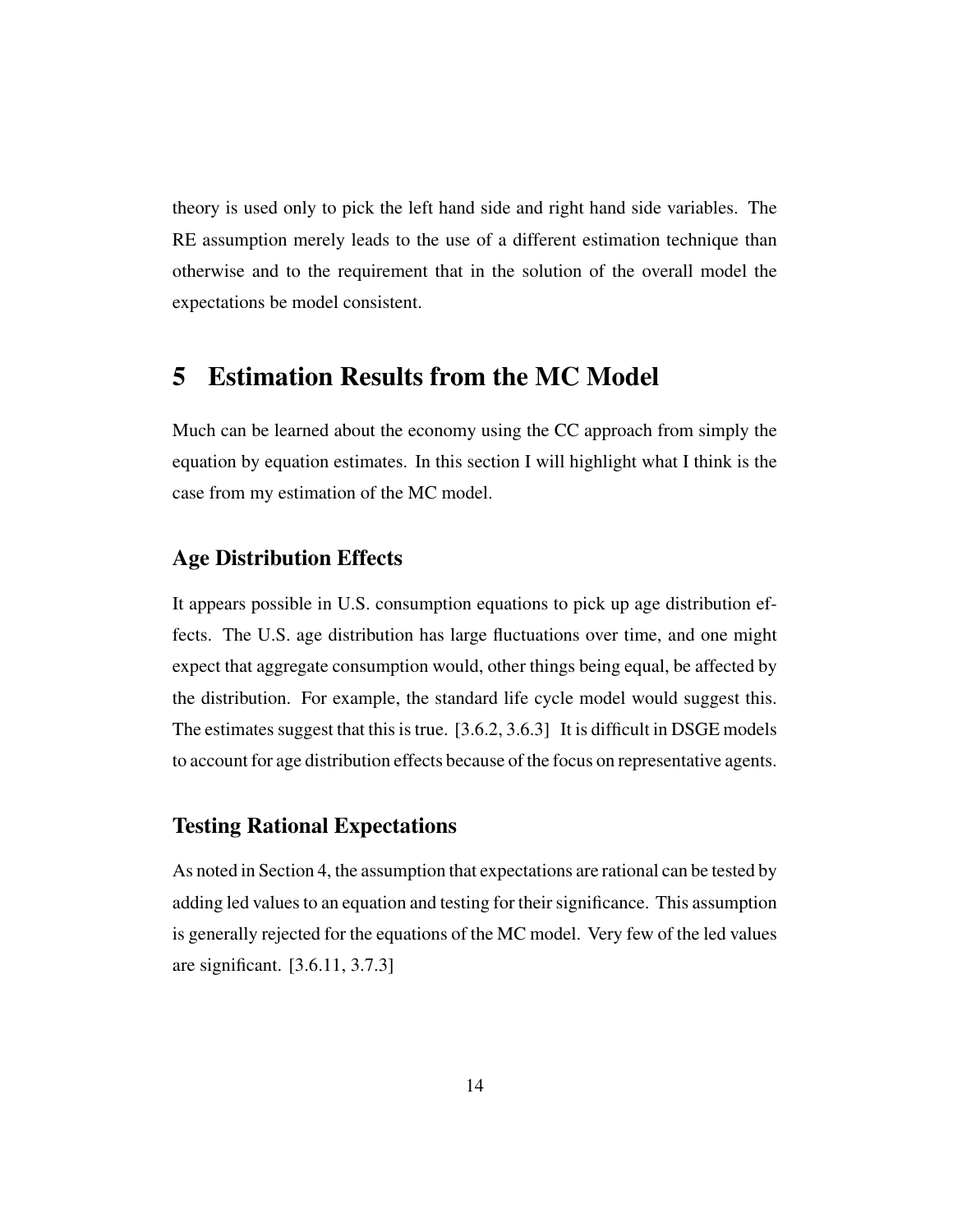#### Physical Stock Effects

Physical stock variables are important. (The following results are for the United States.) A variable measuring excess capital is significant (lagged once) in the nonresidential fixed investment equation, and a variable measuring excess labor is significant (lagged once) in the employment and hours per worker equations. The lagged stock of inventories has a significantly negative effect in the production equation; the lagged stock of durable goods has a significantly negative effect in the consumer durable goods expenditure equation; and and the lagged stock of housing has a significantly negative effect in the residential investment equation. [3.6.4]

The existence of these physical stock effects means that there are endogenous features in the model that mitigate business cycles. As physical stocks are drawn down, this has a positive effect on new expenditures, other things being equal, which is expansionary. For example, the smaller is the existing stock of housing, the larger will be future residential investment, other things being equal.

The existence at times of excess labor (firms at times having more jobs than are needed to produce current output) means that measured labor productivity is pro-cyclical. Also, capacity utilization is pro-cyclical because of the existence at times of excess capital (firms at time having more capital than needed to produce current output).

### Wealth Effects

A variable measuring the real wealth of the U.S. household sector (both financial and housing), denoted  $AA$ , is significant (lagged once) in the three U.S. consumer expenditure equations. It also appears in three of the four labor supply equations, where the estimated effect is negative. More will be said about wealth effects in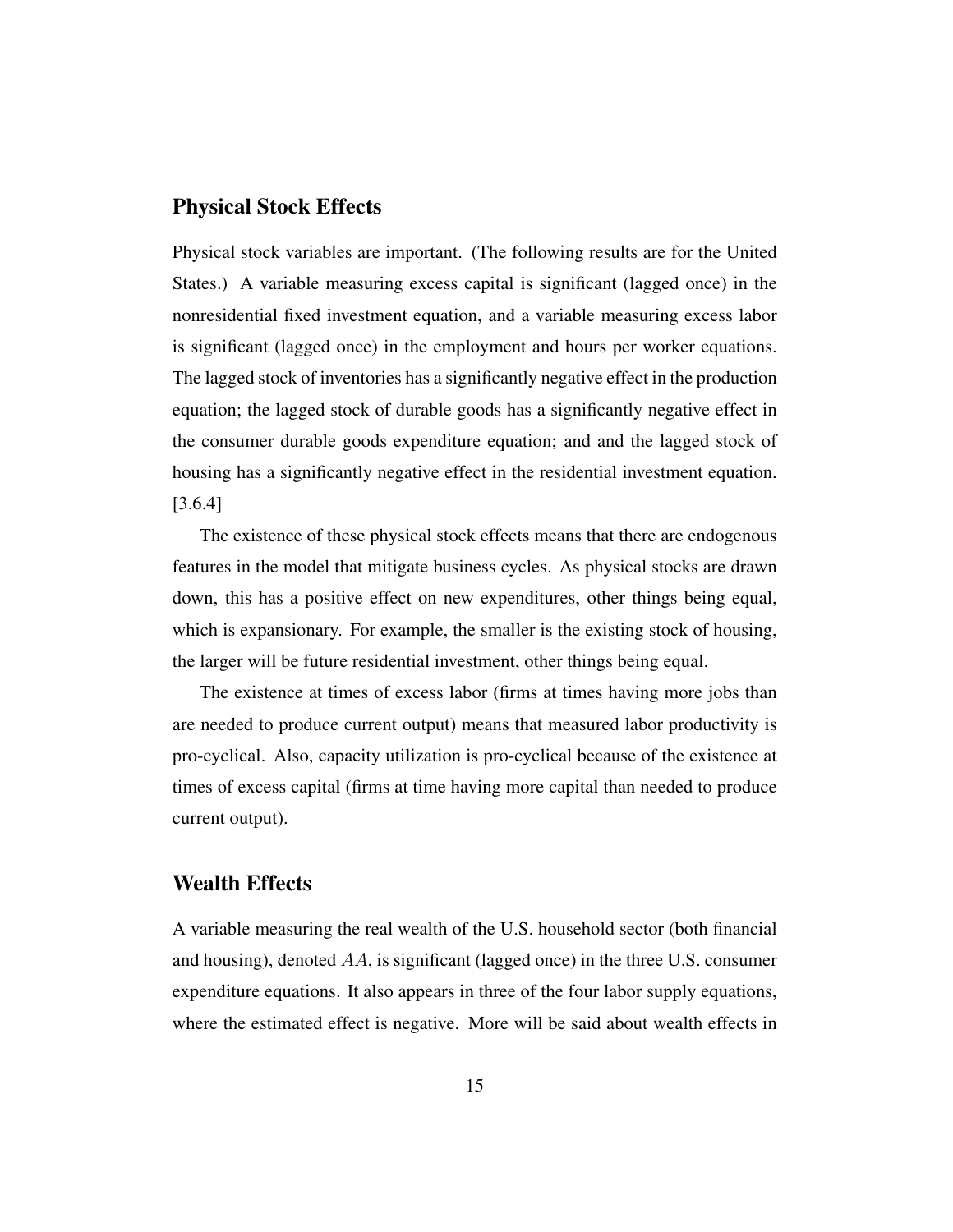Sections 6 and 7.

### Nominal versus Real Interest Rates

Interest rates appear in the consumption and investment equations in the MC model for the United States and other countries. Consumption and investment are in real terms, and a question is whether the interest rate in the equations should be nominal or real. This can be tested by adding both the nominal interest rate and a measure of expectations of future inflation to an equation and testing whether the coefficient estimate of the nominal interest rate is significantly negative and equal to the negative of the coefficient estimate of the expectations variable. If this is true, it is evidence in favor of the real interest rate. If instead the coefficient estimate of the nominal interest rate is significantly negative and the coefficient estimate of the expectations variable is insignificant, this is evidence in favor of the nominal interest rate. When the two variables are added for various measures of inflation expectations, the results are strongly in favor of the nominal interest rate. The coefficient estimate of the nominal interest rate is usually negative and significant, and the coefficient estimate of the inflation expectations variable is usually insignificant. [3.12]

Why this is the case is an interesting question. One possibility is that inflation expectations are simply a constant, so that the nominal interest rate specification is also the real interest rate specification (with the constant inflation expectation absorbed in the constant term of the equation). If, for example, agents think the monetary authority is targeting a fixed inflation rate, this might be a reason for inflation expectations being constant.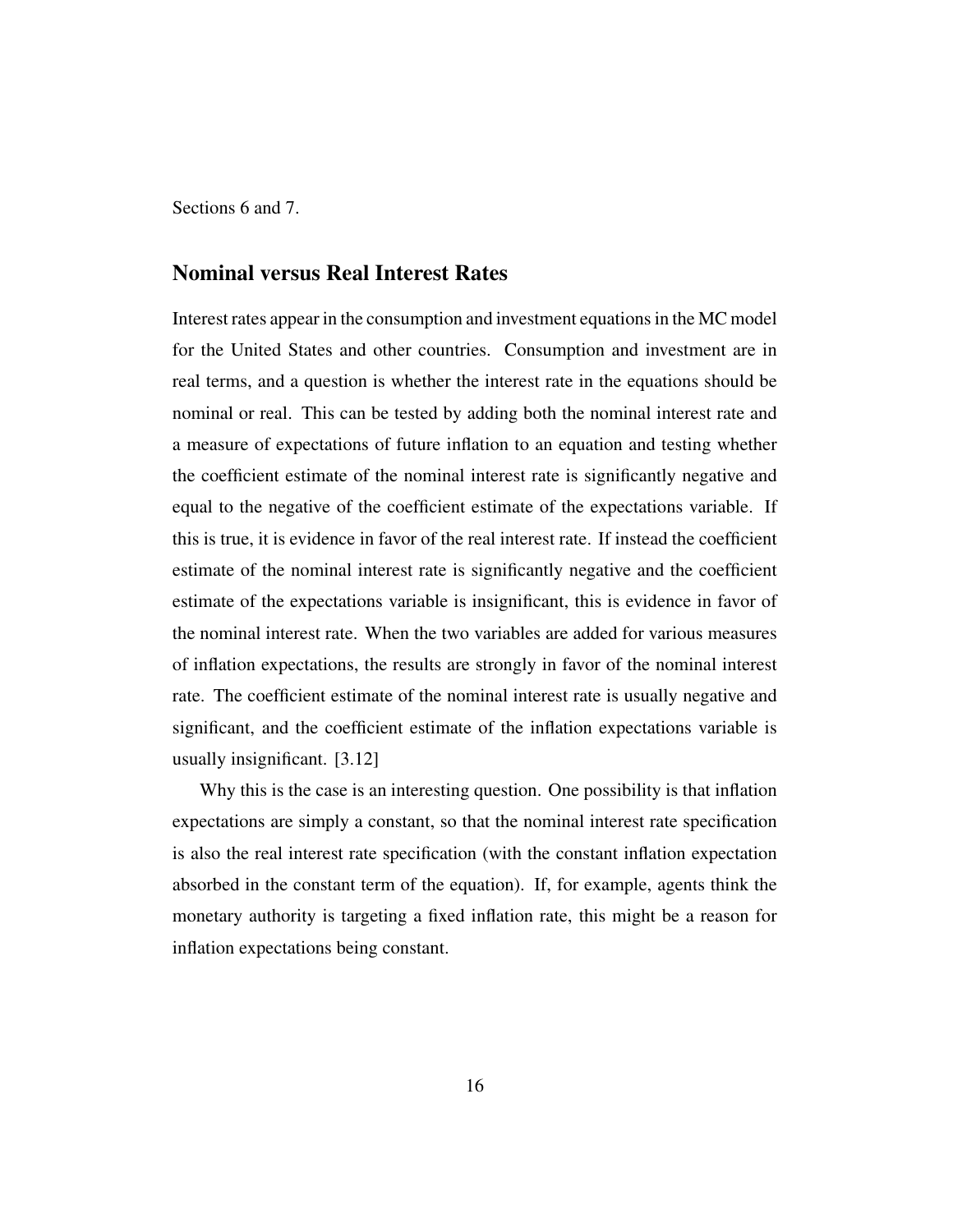### Interest Rate Rules

Interest rate rules are estimated for the United States and many other countries in the MC model, where for a given equation the left hand side variable is the short term interest rate of the country and the primary right hand side variables are measures of inflation and of the real side of the economy. These are "leaning against the wind" equations, where the interest rate is positively affected by inflation and the real side of the economy. These rules are not calibrated policy rules, but estimated ones. The estimation of such rules goes back to at least to 1963, long before calibrated policy rules became popular. [3.6.10]

An interesting question in the United States is whether Fed policy has changed over time. For example, does the Fed now put more weight on inflation than it did earlier? There was clearly a change in Fed behavior in the 1979:3–1982:4 period, when the Fed announced that it was targeting the money supply. But what about before and after? When the hypothesis that the coefficients in the U.S. interest rate equation are the same in the 1954:1–1979:2 and 1983:1–2008:3 periods, the hypothesis is not rejected at the 95 percent confidence level. (The last quarter of the estimation for the interest rate rule is taken to be 2008:3, since after that there was likely a zero lower bound constraint.) Fed behavior thus appears to have been stable since 1954, at least up until 2009, except for the 1979:3–1982:4 period.

### Price and Wage Equations

Early specifications of the price and wage sector had estimated price and wage equations, where prices appeared in the wage equations and vice versa. This fell out of fashion, and price equations began to be estimated without wages in them reduced form price equations. My results suggest that this was a mistake—better results are obtained by treating price and wage equations together. [3.13]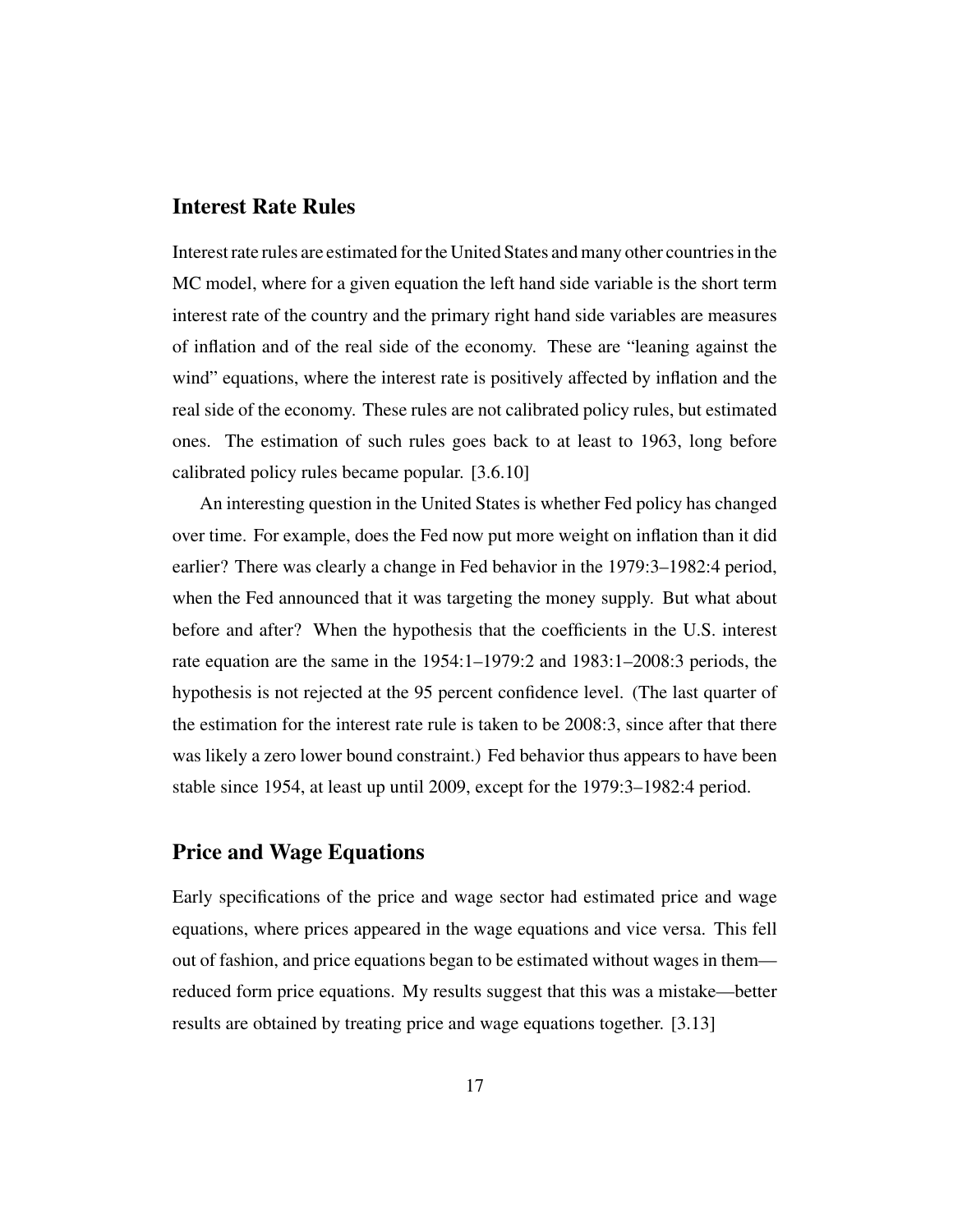Perhaps of most importance regarding price and wage equations is their dynamics. Consider a price equation by itself, and call the log of the price level the "price level," where the change in the price level is then the rate of inflation. Should the left hand side variable be the price level, the rate of inflation, or the change in the rate of inflation? A typical NAIRU model has the rate of inflation on the left hand side, with the coefficients of the right hand side lagged inflation rates summing to one. The implies that in the long run the left hand side variable is the change in the inflation rate. The different dynamic specifications imply certain coefficient restrictions on lagged price levels, and these restrictions can be tested. My results suggest that the best left hand side variable is the price level, where the lagged price level on the right hand side does not have a coefficient of one. The NAIRU model with the coefficients of the lagged inflation rates summing to one appears to be off by two derivatives.

If the NAIRU specification is rejected, this changes the way one thinks about the relationship between inflation and unemployment. One should not think that there is some unemployment rate below which the price level forever accelerates and above which it forever decelerates. Instead, it appears that the price level depends on the lagged price level with a coefficient less than one. It is probably the case that the relationship between the price level and the unemployment rate is nonlinear at low values of the unemployment rate, where at low values decreases in the unemployment rate have very large effects on the price level. I have experimented with a variety of functional forms to see if the data can pick up nonlinear relationships. Unfortunately, there are so few observations of very low unemployment rates that the data do not appear capable of discriminating among functional forms. A variety of functional forms, including the linear form, lead to very similar results. This does not mean, however, that the true functional form is linear, only that the data are insufficient for estimating the true functional form.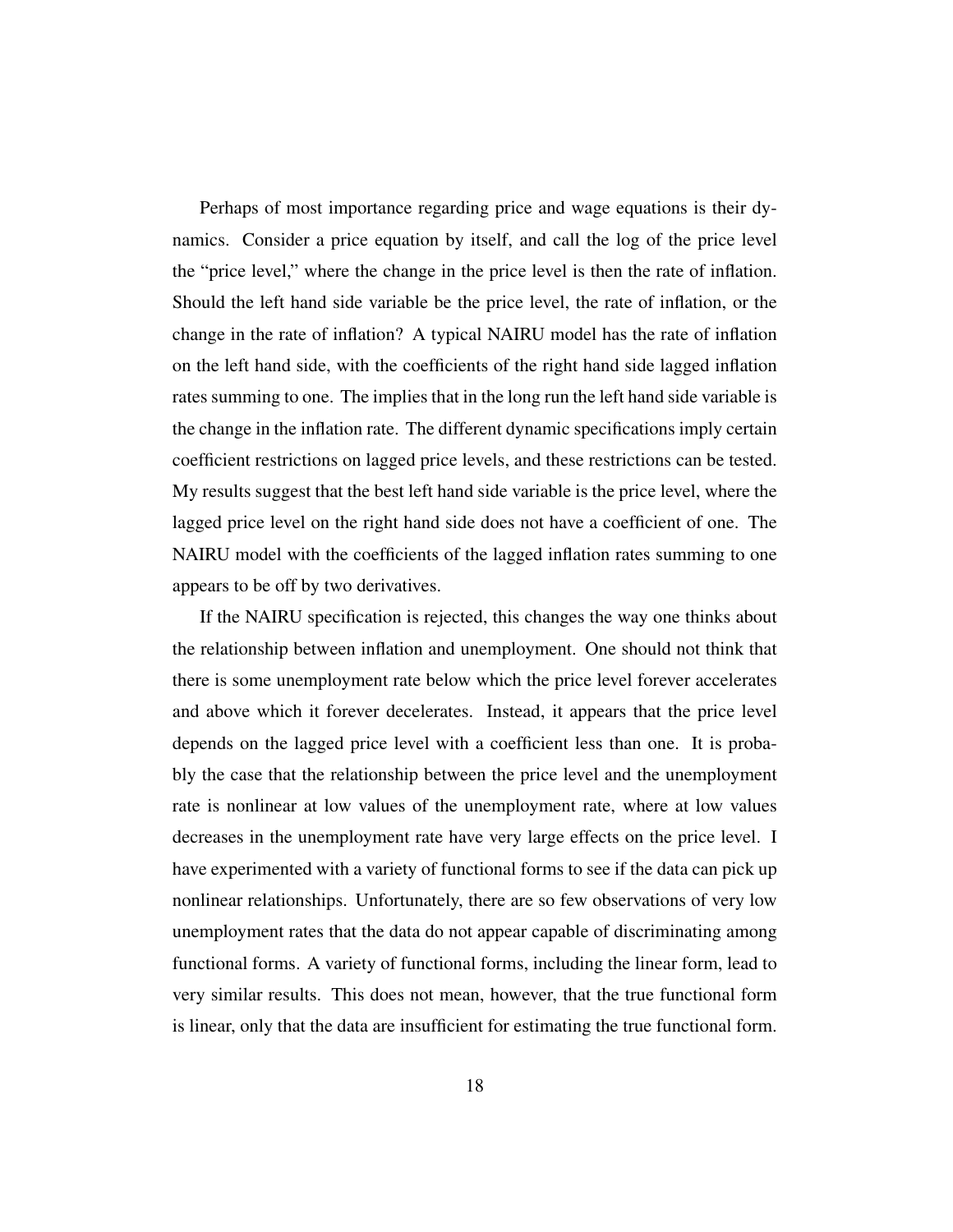It does mean, however, that one should not run experiments using the MC model in which unemployment rates or output gaps are driven to historically low levels. The price equations are unlikely to be reliable in these cases.

## 6 Properties of the MC Model

Once a model has been estimated, various experiments can be run to examine it properties. These examinations are not tests of the model, but simply finding out what the estimated equations and identities imply. Testing is as discussed above either equation by equation or the entire model. The following are some of the properties of the MC model.

### Effects of a Price Shock

Experiments show that a positive shock to the U.S. price equation is contractionary even when the nominal interest rate is held constant. [4.1] There are three main reasons for this. First, the percentage increase in nominal household wealth from an increase in the price level is less than the percentage increase in the price level itself, and so there is a fall in real household wealth from a positive price shock. This has, other things being equal, a negative effect on real household expenditures. Second, in the price and wage equations for the United States nominal wages lag prices, and so a positive price shock results in an initial fall in the real wage rate and thus real labor income. A fall in real labor income has, other things being equal, a negative effect on real household expenditures. Third, as noted in the previous section, nominal interest rates rather than real interest rates are used as explanatory variables in the various demand equations, and so the fall in the real interest rate does not stimulate demand. In short, the fall in real wealth and real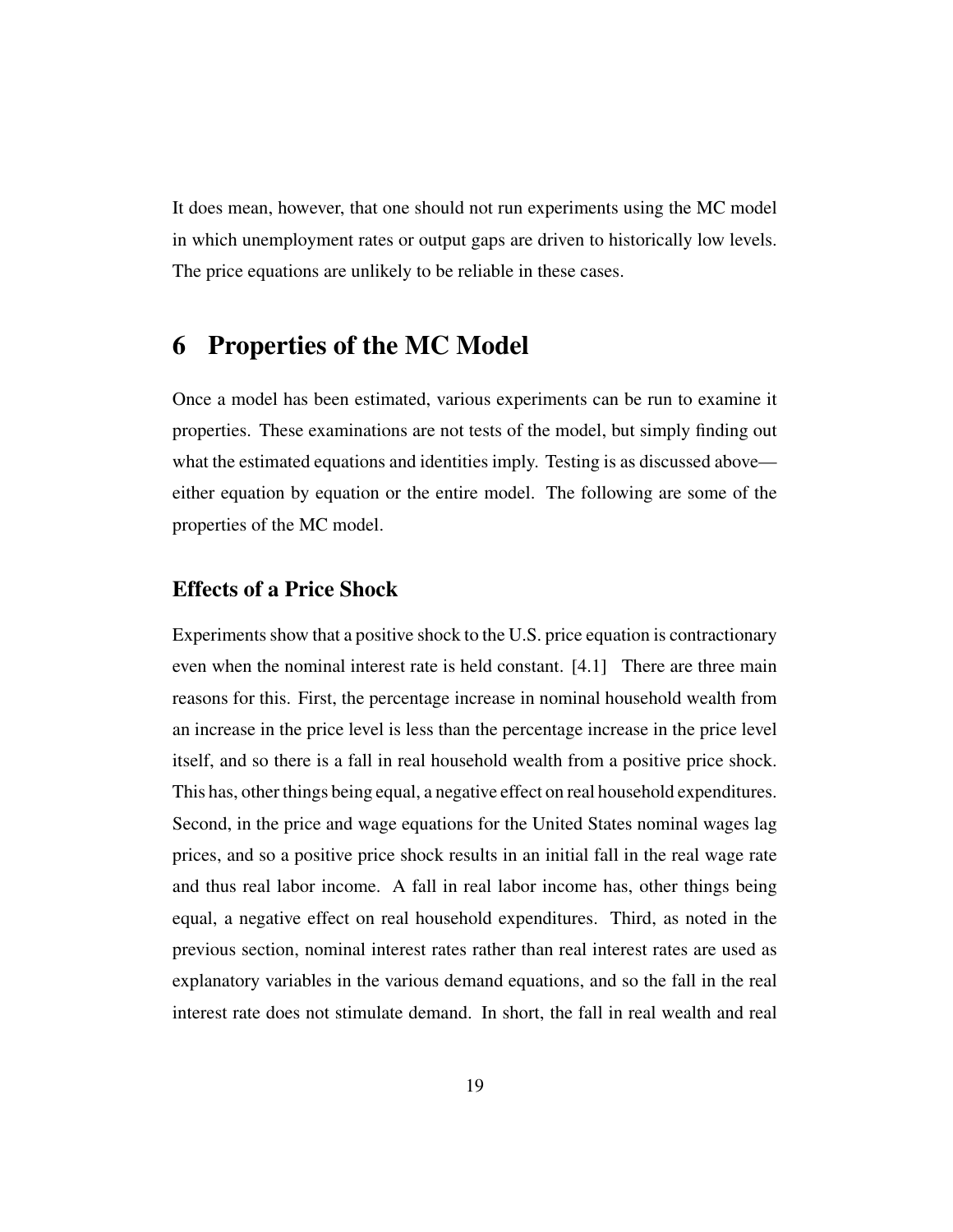labor income is contractionary, and there is no offsetting rise in demand from the fall in the real interest rate. Not only does the Fed not have to increase the nominal interest rate more than the increase in inflation for there to be a contraction, it does not have to increase the nominal rate at all! The price shock itself will contract the economy through the real wealth and real income effects. This property of the model is in stark contrast to many other models in the literature, where a positive price shock with the nominal interest rate held constant is highly expansionary, sometimes leading to instability.

### Wealth Effects

It was mentioned in the previous section that the real wealth variable, AA, is significant in the three U.S. consumer expenditure equations. This variable changes when stock prices or housing prices change. Experiments with the model show that the effect of a sustained increase in wealth on consumer expenditures is about 4 percent per year ignoring feedback effects. [5.7] As discussed in the next section, this wealth effect is important in explaining the boom in the U.S. economy in the last half of the 1990s, the contraction following the boom, and the recession of 2008–2009. It also has implications for macroeconomic forecasting, which is discussed next.

#### Macroeconomic Forecastability

An important limit to macroeconomic forecasting is the following. If changes in asset prices affect the macroeconomy and if these changes are unpredictable, then fluctuations in the macroeconomy due to changes in asset prices are unpredictable. Asset prices in the MC model are exchange rates, oil prices, and, for the United States, housing prices and stock prices (the prices that affect AA). The changes in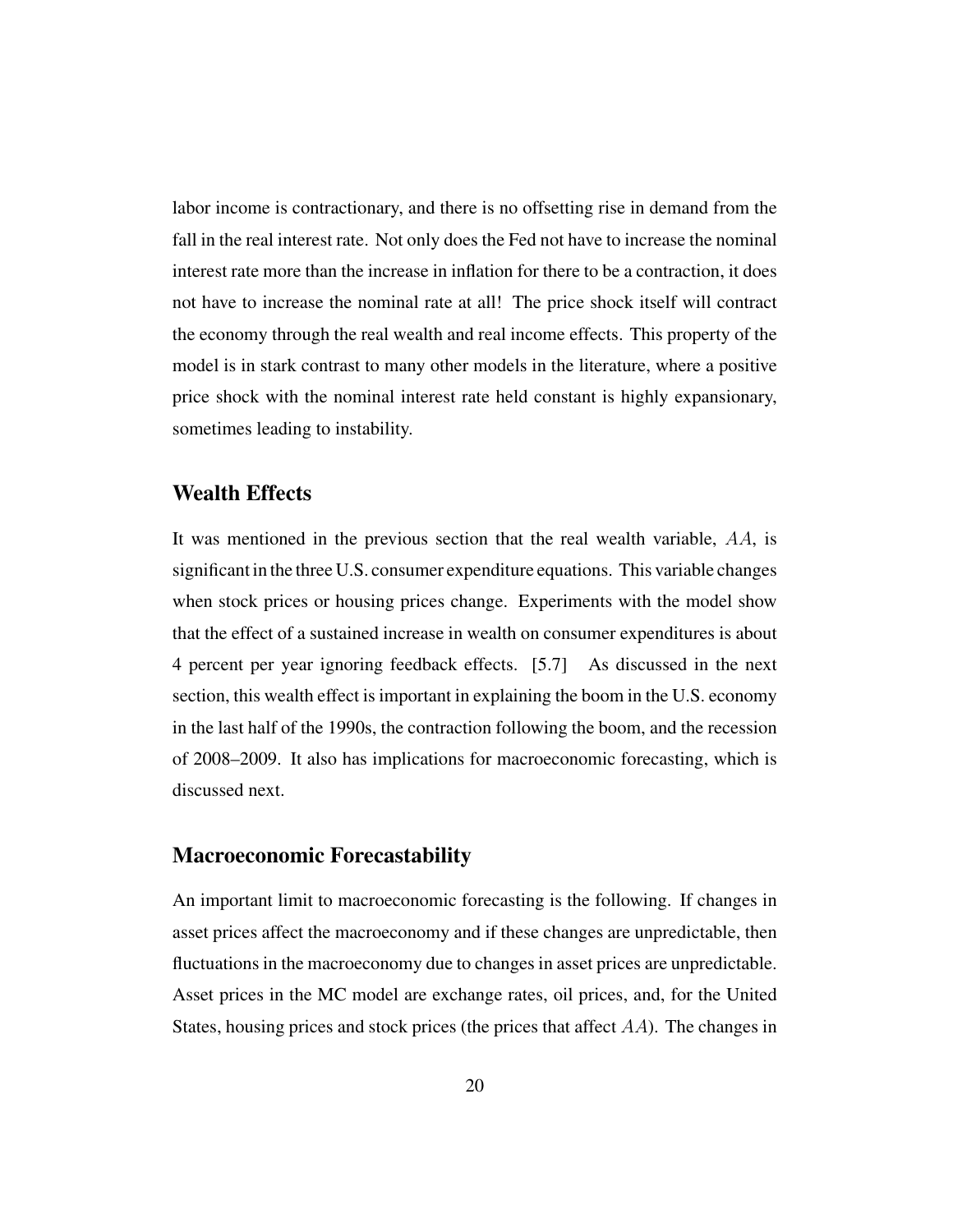these prices are essentially unpredictable, and they have important effects in the model.

Stochastic simulation can be used to estimate the fraction of the forecast-error variance of an endogenous variable that is due to the variances of the asset-price variables in the model. The results using the MC model suggest that about of the forecast-error variances of output growth and inflation over 8 quarters are due to asset-price changes. The inflation results are due to cost shocks from oil prices and exchange rates. The output results are due to stock prices, housing prices, and oil prices. [4.3] There is thus considerable unpredictability of the macro economy if these results are accurate and if asset-price changes are largely unpredictable. If, for example, the recession of 2008–2009 was initiated by the huge fall in housing prices, the recession could not have been predicted to the extent that the fall in housing prices could not have been predicted.

### The Effectiveness of Monetary Policy

Monetary policy for all the major countries is endogenous in the MC model because of the estimated interest rate rules. Interest rates affect affect aggregate demand in the model by appearing as explanatory variables in consumption and investment equations. Using optimal control techniques and stochastic simulation, it is possible to compare the stabilization properties of interest rate rules versus having the monetary authorities solve optimal control problems. It is also possible to see how much of the variability of the endogenous variables can be eliminated by interest rate rules or by solving optimal control problems. I have done this for the Fed with the following results. [4.4]

1. The estimated interest rate rule of the Fed substantially reduces output and price variability compared to no rule (i.e., taking the interest rate to be unchanged in response to shocks).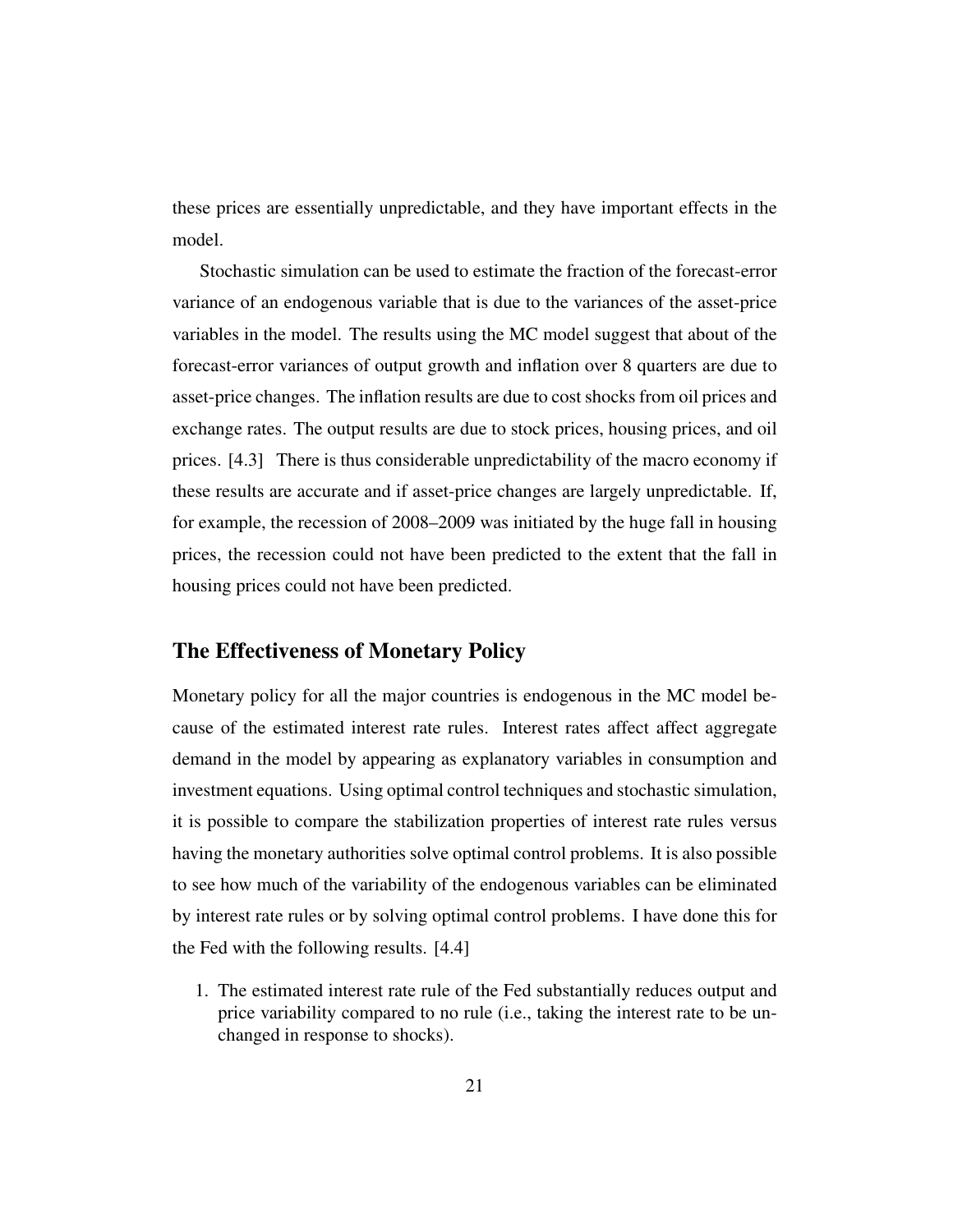- 2. Variability is reduced even when the coefficient on inflation in the interest rate rule is set to zero. This is contrary to what would be the case for many models, where such a rule would be destabilizing (as discussed above).
- 3. Increasing the coefficient on inflation in the interest rate rule lowers price variability, but it comes at a cost of increased interest rate variability.
- 4. A tax rate rule is a noticeable help to monetary policy in its stabilization effort.
- 5. When the Fed is assumed to behave by solving an optimal control problem with a higher weight on inflation than on output in a loss function, the results are similar to those obtained using the estimated interest rate rule.
- 6. Regardless of the interest rate rule used or whether the Fed solves optimal control problems, considerable variance of the endogenous variables remains. Monetary policy does not come close to eliminating the effects of typical historical shocks. This is contrary to most DSGE models, where the Fed can basically sterilize any shocks in the economy.

The last point is important. It says that monetary policy is severely limited in its ability to control the economy. The situation is even worse if there is a zero lower interest rate bound, which was not the case for the above results.

I have also obtained results that show that monetary policy effects depend on the size of the debt/GDP ratio. As this ratio rises, other things being equal, the effects of interest rate increases on aggregate demand become smaller. This is because the larger is the debt/GDP ratio, the more do interest payments of the government change as interest rates change, and some of these payments are part of household income. If interest rates increase, for example, household interest income increases, which has a positive effect on consumption and housing investment, other things being equal. The net negative effect of an interest rate increase on aggregate demand is thus smaller the larger is the household interest income effect. [4.7]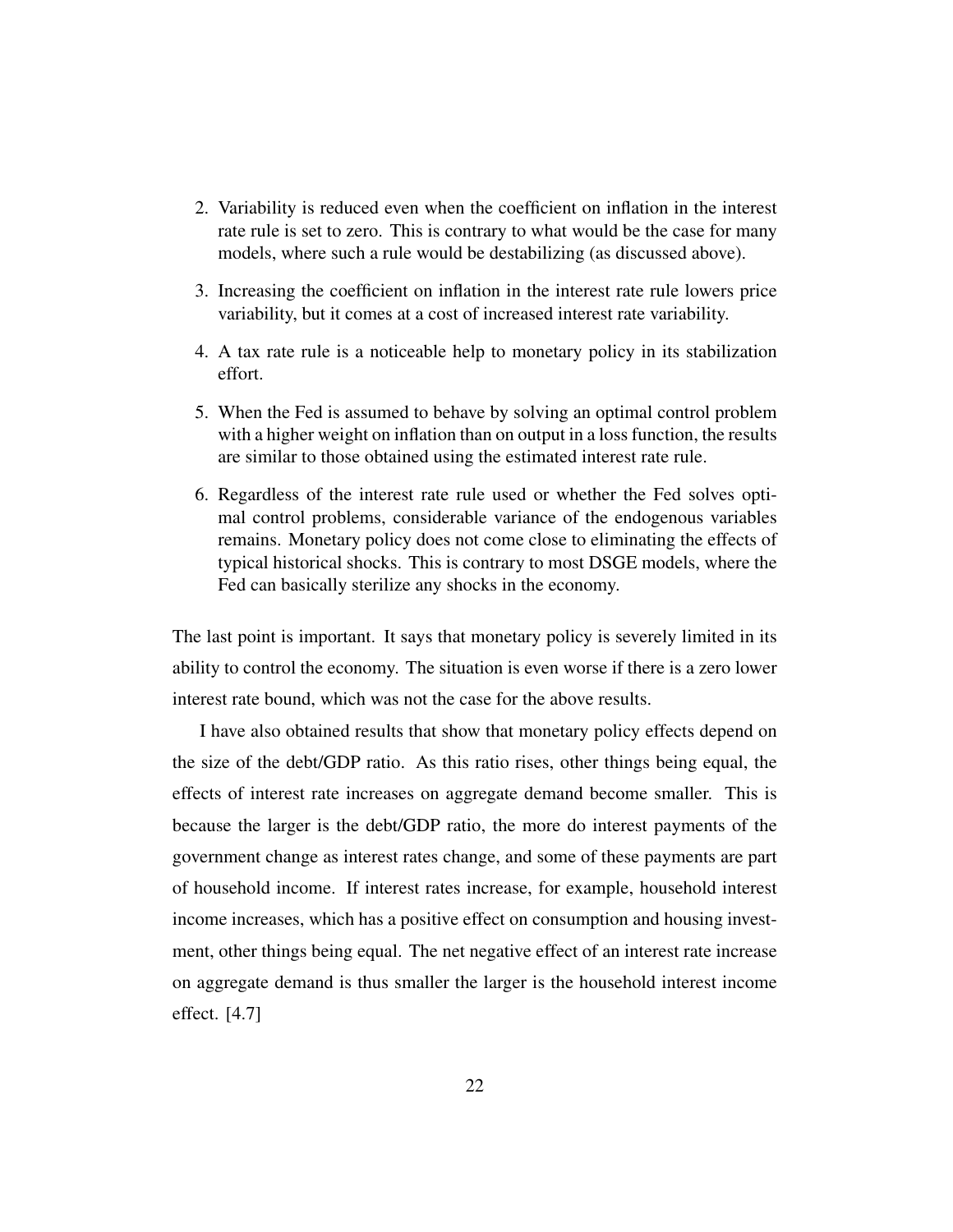### Effects of a Yuan Appreciation

Some have argued that the yuan is undervalued and that this has a negative effect on U.S. output. An interesting question to analyze using the MC model is thus what would be the effects of a yuan appreciation on U.S. output? The yuan/dollar exchange rate is exogenous in the model, and so this question can be analyzed by simply changing the exchange rate.

The results show that a yuan appreciation has little effect on U.S. output. The main positive effect is that U.S. imports fall—mostly imports from China. But there are two negative effects that roughly offset this positive effect. The first is that the yuan appreciation leads to a decrease in Chinese output, which has a negative effect on Chinese imports, some of which are from the United States. The second is that the rise in U.S. import prices (from the rise in Chinese export prices) leads to an increase in U.S. domestic prices. The increase in U.S. domestic prices results in a decrease in real wealth and real wages, which have, other things being equal, a negative effect on U.S. aggregate demand and output. (See the discussion in Section 6 regarding the effects of a price shock.) [4.5]

#### Is Fiscal Stimulus a Good Idea?

The MC model has the following property regarding U.S. fiscal stimulus. If the stimulus takes the form of an increase in transfer payments or an increase in tax expenditures and if the increased spending must eventually be paid for, the net effect on output and employment is small. The gain in output and employment on the way up is roughly offset by the loss in output and employment on the way down as the debt from the initial stimulus is paid off.

The experiment that gives this result is one in which there is an initial U.S. fiscal stimulus followed by a de-stimulus after 5 or 9 years with the requirement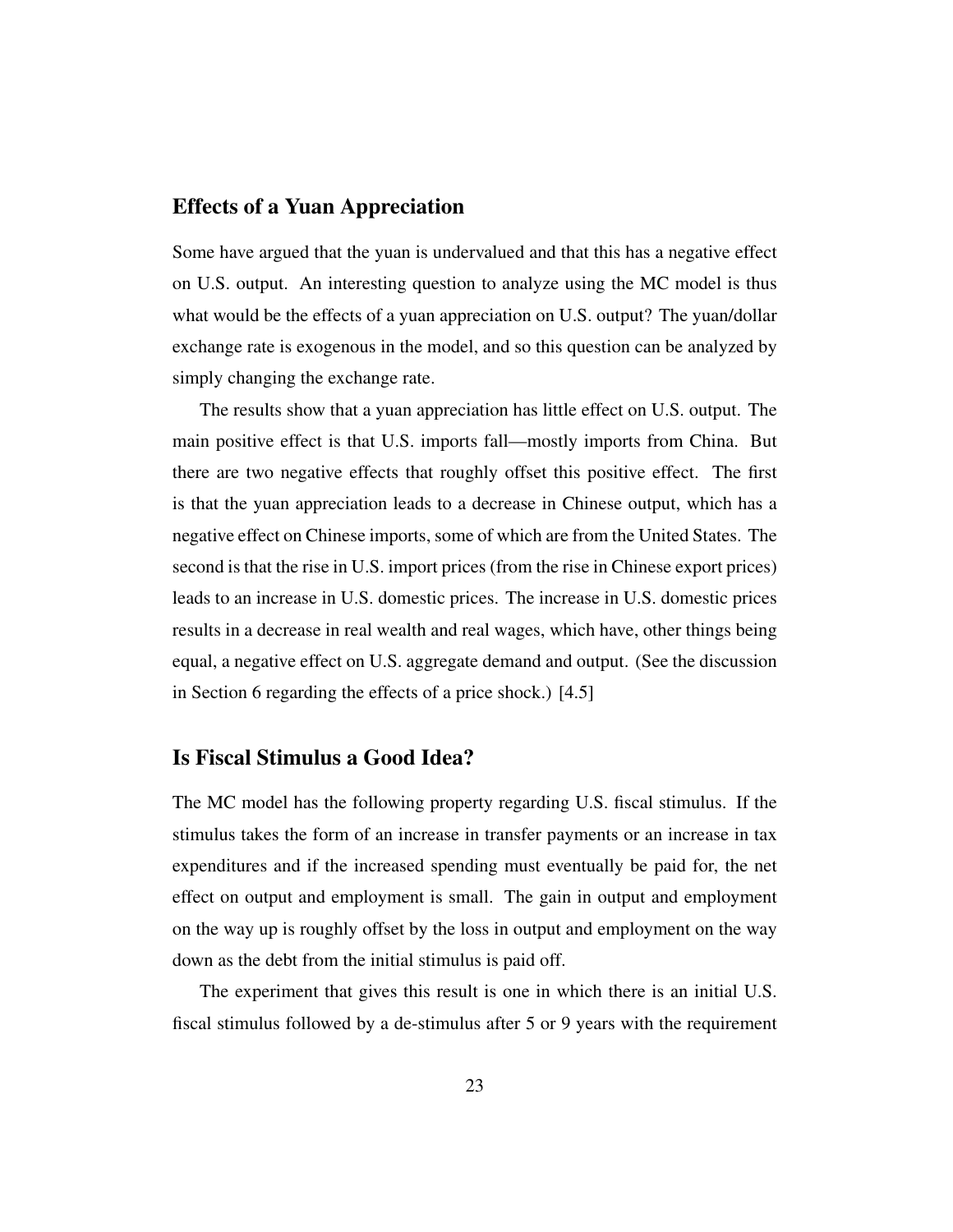that the debt/GDP ratio go back to baseline after 14 years. The results are robust to different assumptions about monetary policy (remember that monetary policy is limited in its ability to stabilize the economy). Also, the results are not affected much by discounting. If anything, the argument against stimulating may be a little stronger with discounting. Since there are endogenous cycles in the MC model because of physical stock effects, after de-stimulus has taken place (5 or 9 years out) physical stocks are sometimes lower than baseline, which, other things being equal, leads to increased investment in the future. So for the last few years of the 14-year period, output can be larger than baseline. If these positive values are discounted, the overall gain from the experiment is thus smaller than if they are not discounted. [4.6]

## 7 Analysis of the Economy using the MC Model

Once a model is estimated, it can also be used to analyze historical episodes. Again, this is not a test of the model, but simply using it for analysis. The following are a few examples.

#### Stabilization Costs of the EMU

Using the MC model and stochastic simulation, it is possible to estimate the stabilization costs to countries from joining the European Monetary Union (EMU). Variability estimates can be computed for the non EMU and EMU regimes and then compared. A key feature of the MC model that allows this to be done is that there are estimated interest rate rules for each of the European countries prior to 1999:1. In the EMU regime these rules for the joining European countries are replaced with one rule—one interest rate rule for the EMU. There are also esti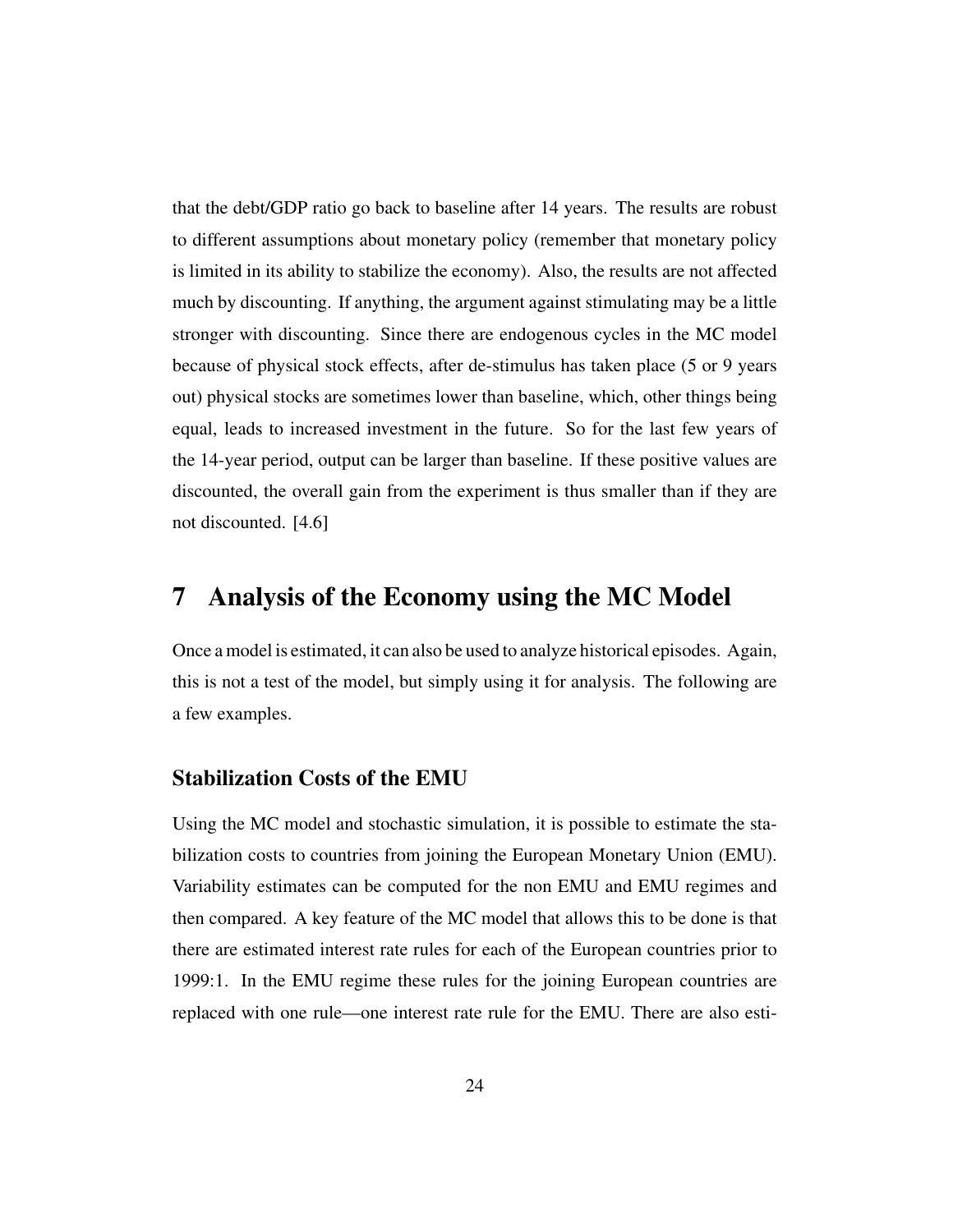mated exchange rate equations for each of the European countries, and in the EMU regime these equations for the joining European countries are replaced with one equation—the exchange rate equation for the euro. Finally, there are estimated term structure equations for each of the European countries, and in the EMU regime these equations for the joining European countries are replaced with one term structure equation.

The results show that the individual German interest rate rule was fairly stabilizing for Germany, whereas the EMU interest rate rule was less so. For France, on the other hand, the French interest rate rule was not very stabilizing, and so France did not lose much from joining the EMU. (The individual French rule was not very stabilizing for France because the Bank of France was estimated to mostly follow the Bundesbank in setting its interest rate.) The quantitative estimates show that the stabilization costs were largest for Germany and smallest for France, with Italy and the Netherlands in between. In a separate experiment, where it was assumed that the United Kingdom joined the EMU, there were estimated to be noticeable stabilization costs for the United Kingdom from doing so. [5.2]

#### A New Economy in the 1990s?

There was much talk in the United States in the last half of the 1990s about the existence of a new economy or a "new age." One change that was obvious was the huge increase in stock prices relative to earnings beginning in 1995. The mean PE ratio for the S&P 500 index was 14.6 for the 1952:1–1994:4 period and 23.7 for the 1995.1–1999:4 period. This increase appears to have been a major structural change, and an important question is whether there were other such changes? The results of estimating and analyzing the MC model suggest no. Various stability tests of the structure of the U.S. stochastic equations suggest no major changes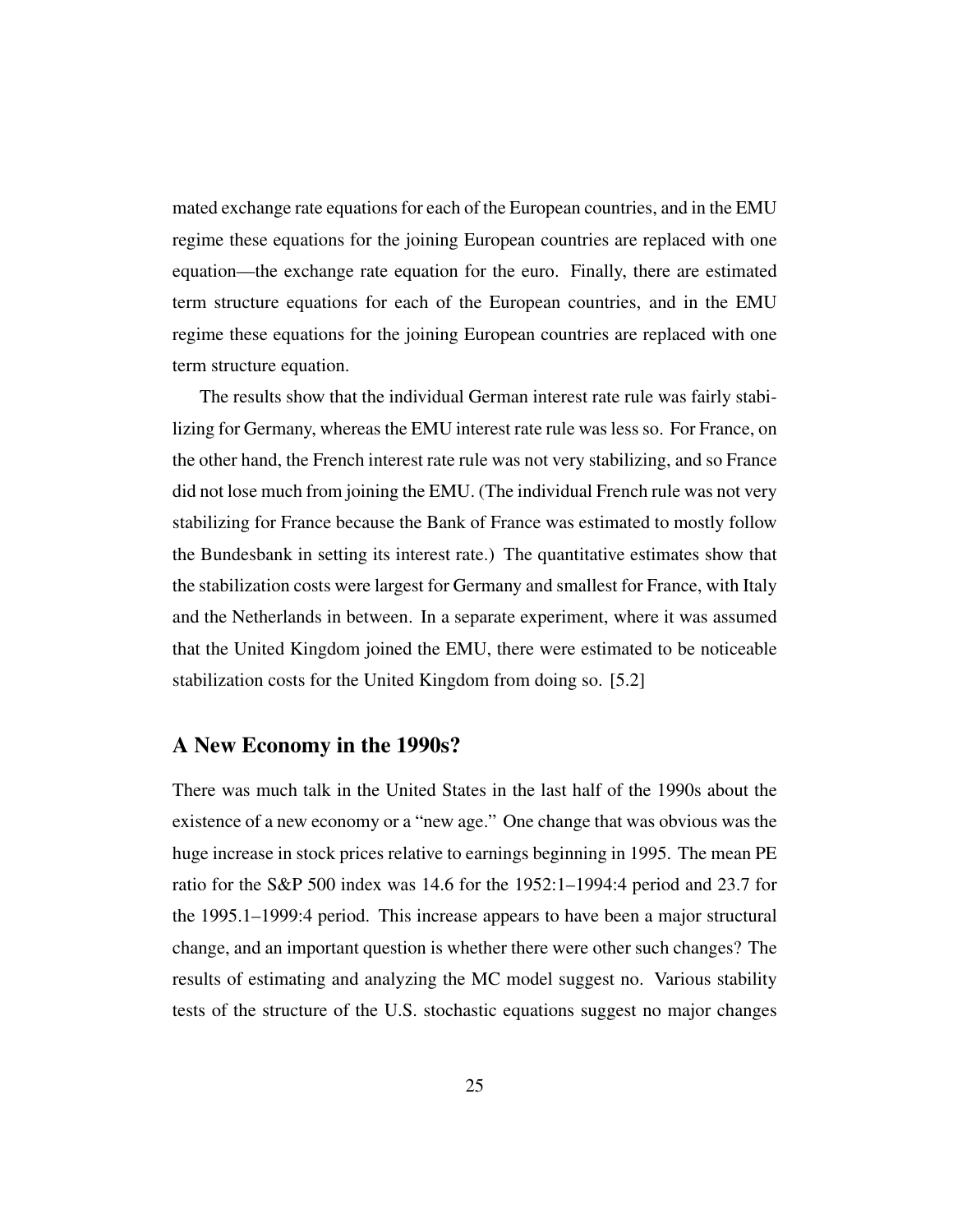except for the stock-price equation. An experiment using the MC model was performed in which the stock market boom was turned off shows that were it not for the boom, the behavior of economy would not have been historically unusual. According to the model, the boom in the economy in the last half of the 1990s was driven by the boom in the stock market. This is the wealth effect on consumer expenditures at work. The results are thus consistent with the simple story that the only major structural change in the last half of the 1990s was the huge increase in stock prices relative to earnings. [5.3]

This analysis does not provide any hint as to why the stock market began to boom in 1995. In fact, it deepens the puzzle, since there appear to be no major structural changes in the economy except the stock market. There is no obvious fundamental reason for the stock market boom. Put another way, it seems unlikely that any econometric analysis would be able to explain the boom.

#### The Post Boom U.S. Economy

The United States had in the 2000:4–2004:3 period large expansionary fiscal and monetary policies and yet a recession and fairly slow recovery from the recession. Why was the U.S. economy so sluggish in this period in light of the large expansionary fiscal and monetary policies that took place? The MC model can be used to analyze this question in a manner similar to that discussed above for the last half of the 1990s.

Various stability tests of the structure of the U.S. stochastic equations suggest no major changes in the 2000:4–2004:3 period. There also appear from analyzing the estimated residuals to be no systematic bad shocks in this period. Instead, the main culprits seem to be large negative effects from declines in the stock market and U.S. exports. The wealth effect from the stock market again plays a major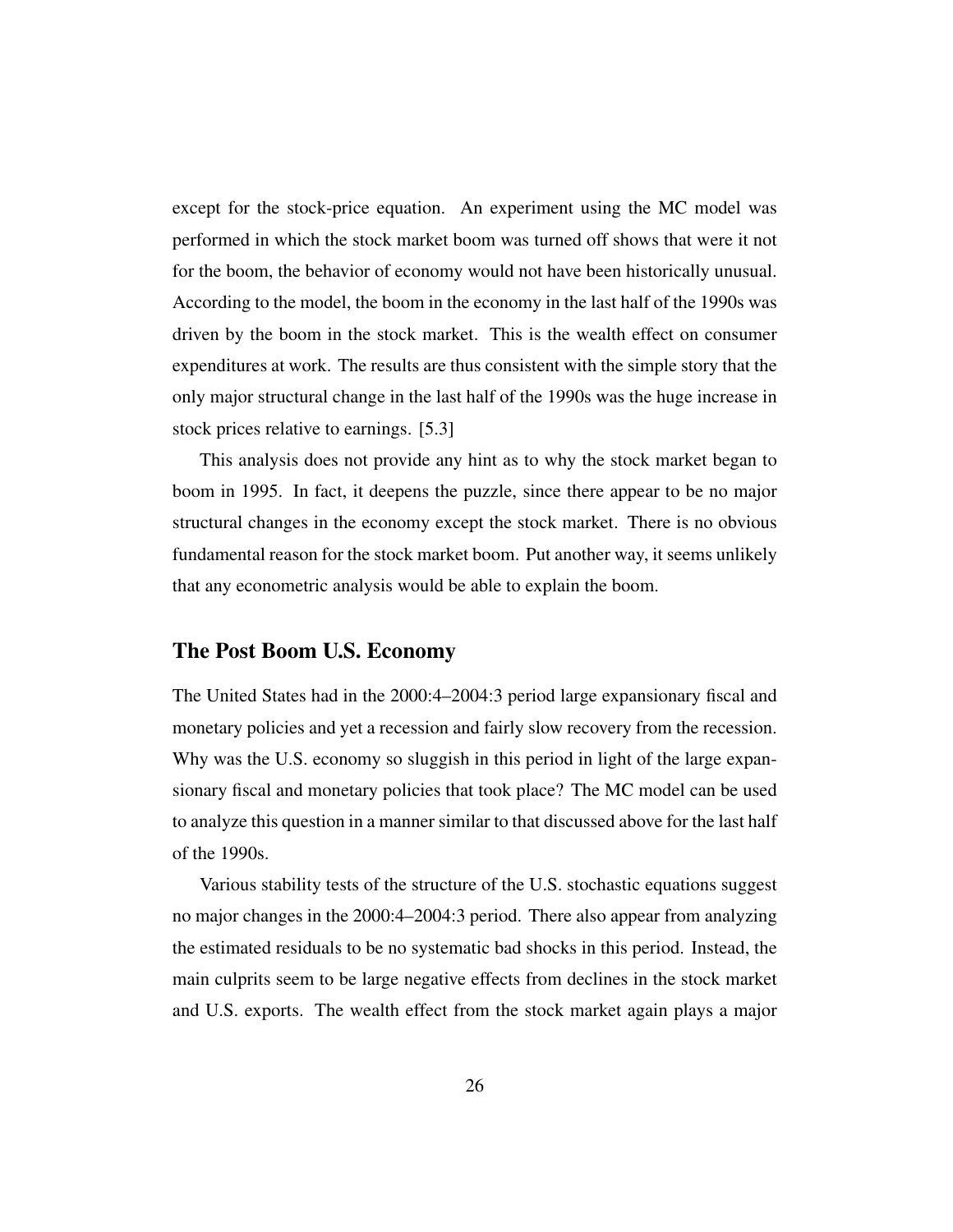role in the story, this time negative rather than positive. Although not tested in this analysis, some of the decline in U.S. exports may have been the result of stock market declines in the rest of the world, in which case most of the explanation is simply the stock market declines themselves through negative wealth effects. [5.4]

### The Stimulus Bill and the Deficit

It is straightforward to use the MC model to analyze the effects on the world economy of policy changes like the 2009 U.S. stimulus bill. One simply solves the model with and without the stimulus bill and compares results. The results show that the U.S. output and employment effects over 12 years are positive, with some redistribution of output and employment away from 2012–2015 and with an increase in the federal government debt/GDP ratio. The increase in real output over the 12-year period, 2009–2020, is estimated to be \$807 billion in 2009 dollars (0.40 percent of total output over the period), and the increase in the average level of employment is 532 thousand jobs (0.40 percent). This assumes no future tax increases or government spending cuts to pay for the stimulus spending. The MC model has the advantage of being able to estimate the increase in the government debt that would result if no future actions are taken. The increase in the federal debt by 2020:4 is estimated to be \$616 billion in 2009 dollars, an increase in the debt/GDP ratio of 2.77 percentage points. [5.5]

It is also straightforward to use the MC model to analyze various deficit questions. An experiment has been performed that provides estimates of the size of the decrease in transfer payments or tax expenditures that would be needed to stabilize the U.S. debt/GDP ratio. Using the model for this purpose has the advantage of taking into account endogenous effects of spending changes on the economy and the effects of changes in the economy on the deficit. There is clearly some output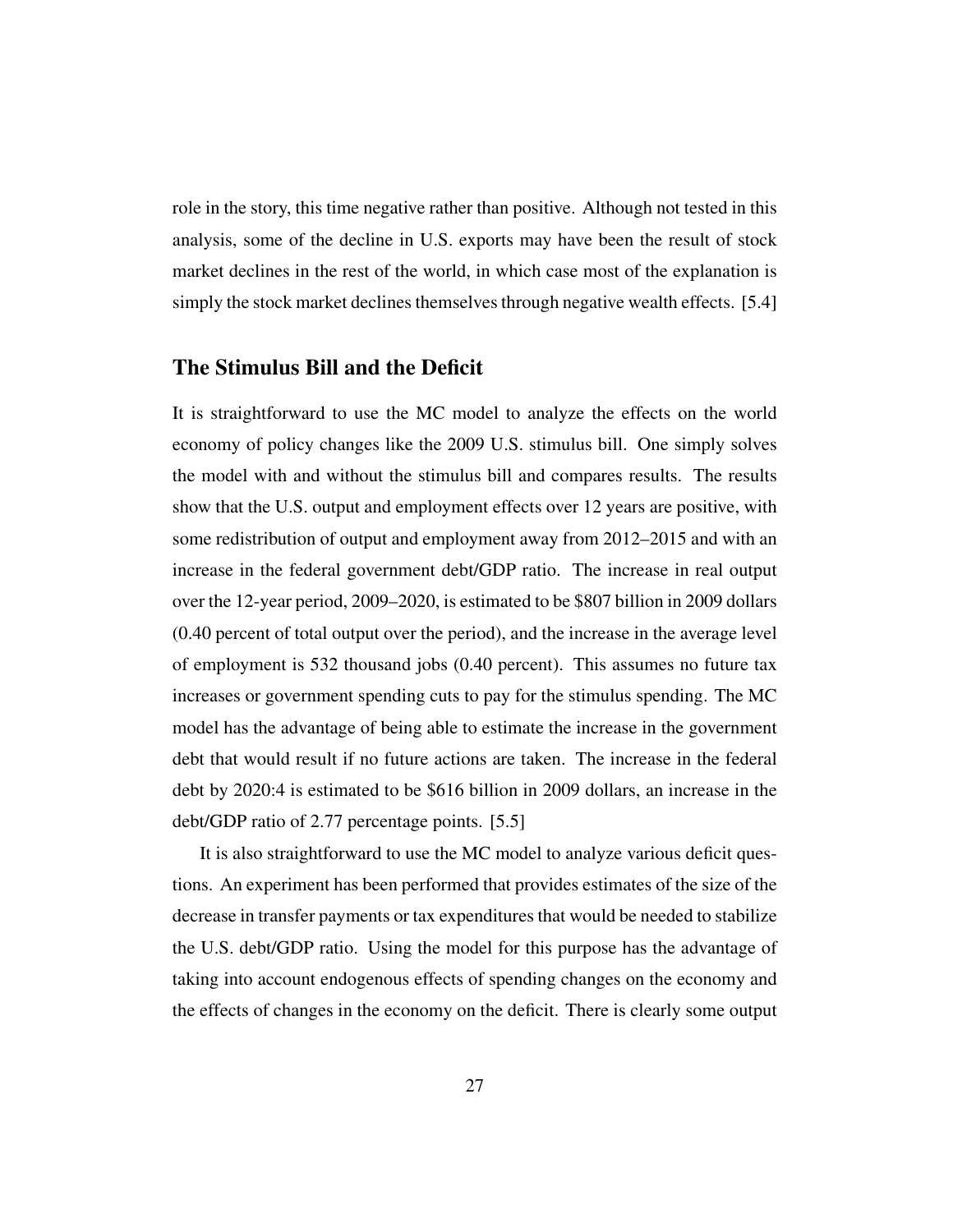loss in stabilizing the ratio. Monetary policy helps keep the loss down, but it is not powerful enough in the model to come close to eliminating all of the loss (even if there is no zero lower bound). The results suggest that transfer payments or tax expenditures need to be decreased by about 1 percent of GDP from a base run in which there are no major fiscal policy changes. The real output loss is about 0.7 percent of baseline GDP. [5.6]

Another approach to estimating output multipliers is what might be called a "reduced form approach." The change in real GDP is regressed on the change in a policy variable of interest and a number of other variables. Since the equation estimated is not a true reduced form equation because many variables are omitted, the coefficient estimate of the policy variable will be biased if the policy variable is correlated with omitted variables. The aim using this approach is to choose a policy variable that seems unlikely to be correlated with the omitted variables. The CC approach does not have the problem of possible omitted variable bias in reduced form equations because reduced form equations are not directly estimated. What is required is that the structural equations in (1) be consistently estimated. The model is then used to estimate multipliers by (implicitly) solving the reduced form equations. This structural approach uses much more information on the economy than does the reduced form approach. For example, the implicit reduced form equation for U.S. output in the MC model is nonlinear and includes hundreds of exogenous and lagged endogenous variables. There are also hundreds of nonlinear restrictions on the reduced form coefficients. Given the complexity of the economy, it seems unlikely that estimating reduced form equations with many omitted variables and no restrictions from theory on the coefficients will produce trustworthy results even if an attempt is made to account for omitted variable bias.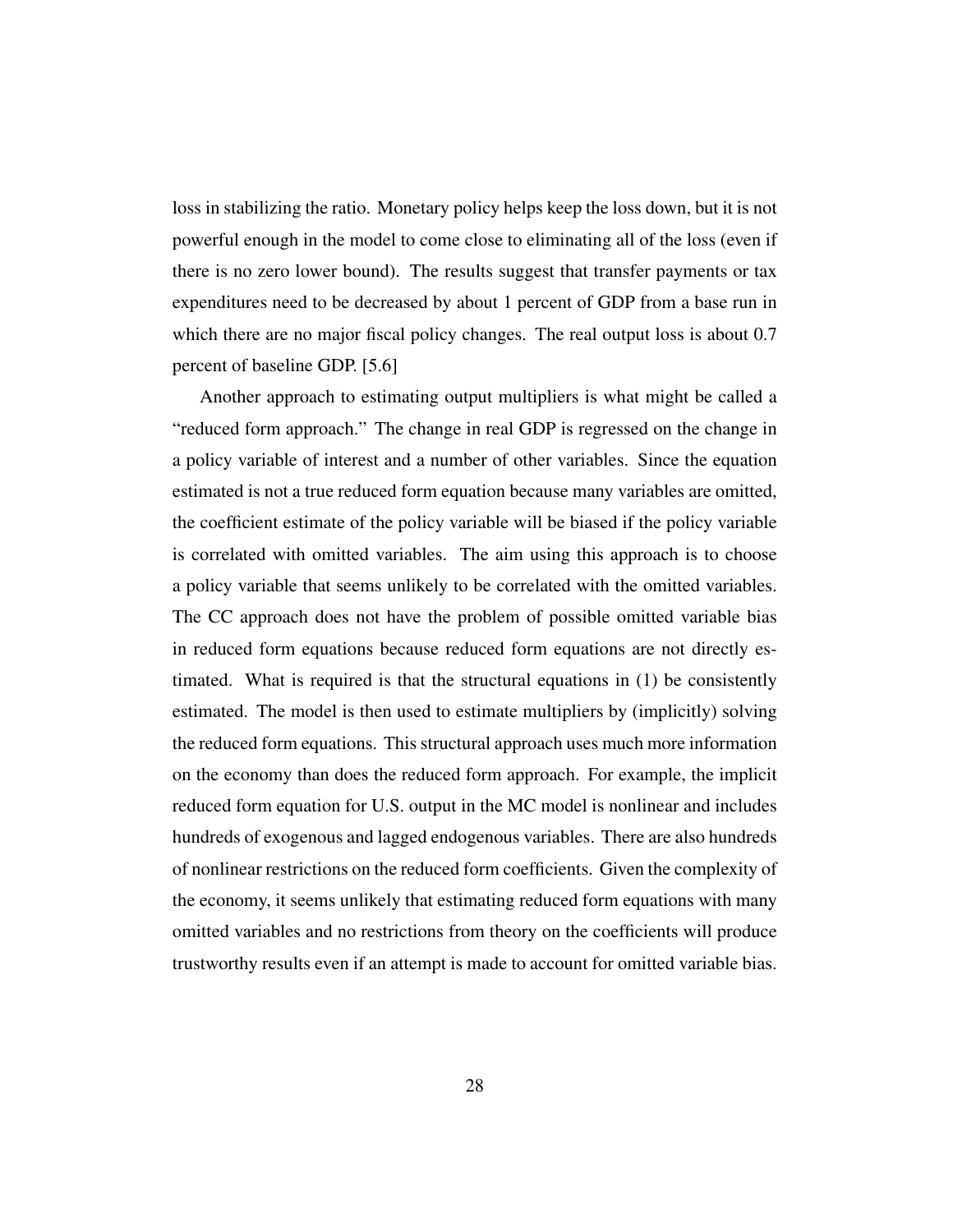### The Financial Crisis and the 2008-2009 Recession

From 2007:4 to 2009:4 household real wealth (AA) fell by \$9.6 trillion, where half was financial wealth and half was housing wealth. The MC model can be used to estimate how much this fall in wealth contributed to the 2008–2009 recession. [5.7] The results suggest that much of this recession was simply due to standard wealth effects on household expenditures.

### 8 Conclusion

What I have tried to show in Sections 5–7 is that much can be learned about the macroeconomy by following the CC approach. A macro 1 model can easily incorporate the main endogenous features of the economy. Much can be learned from equation-by-equation estimation, and many features of the economy can be analyzed using a complete model, both likely policy effects and historical episodes. In Section 4 I have indicated that the use of techniques like stochastic simulation and optimal control are no longer constrained by computational issues, even for the RE version. As time generates more data and as the data get better for various countries, more and more can be learned about the world economy.

Regarding the use of theory, one should not lose sight of the fact that we are dealing with highly aggregate data, not the kind of data that should be subject to tightly specified optimizing behavior and the rational expectations assumption. Theory should be used to guide the empirical specifications, since equations that make no theoretical sense are not likely to be good approximations. But there is a limit. In many cases in the current macro literature too much faith would appear to be placed on micro foundations. Tightly microfounding aggregate data is problematic.